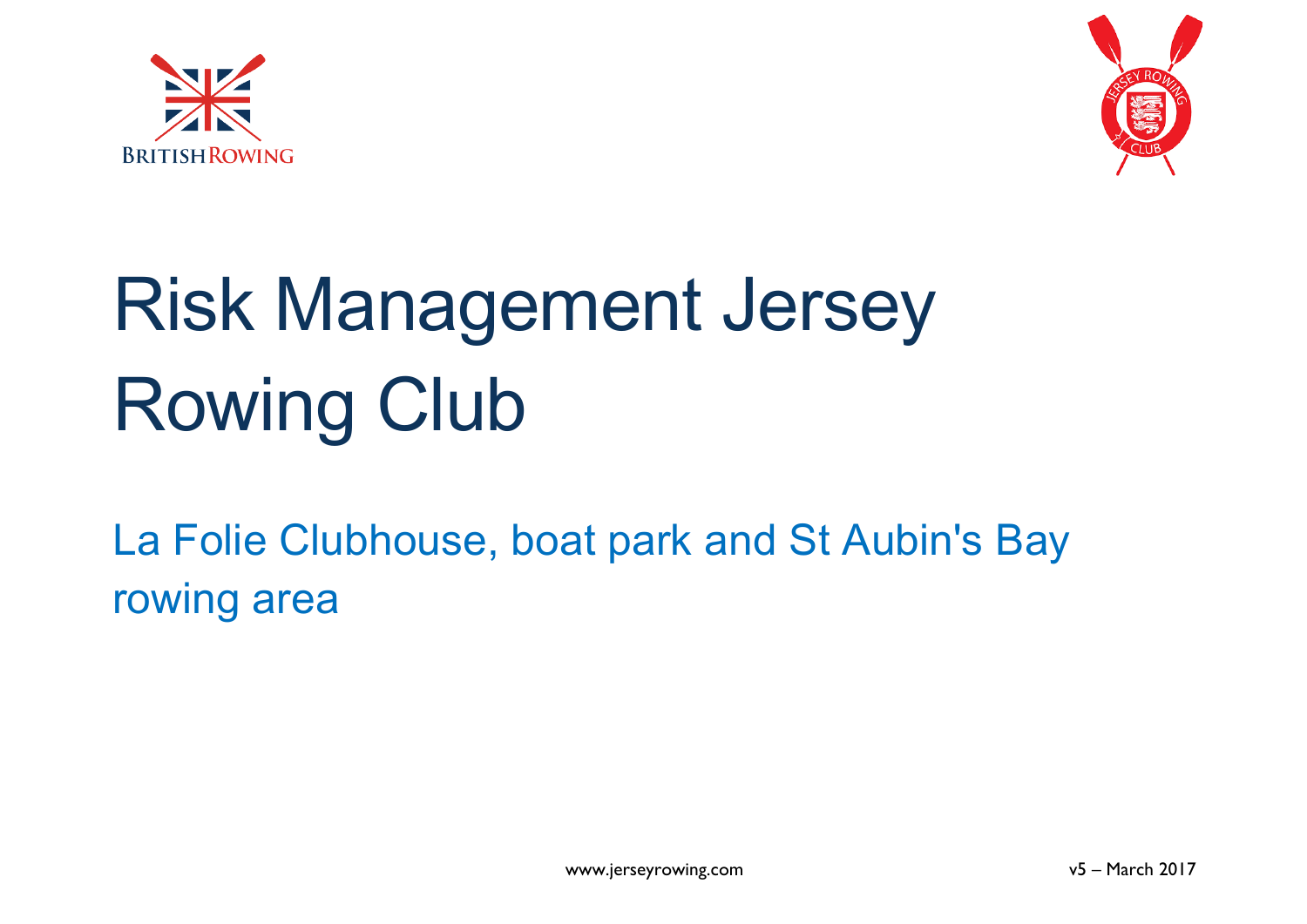

#### **Key Principles of this Risk Assessment**

This is an assessment of the risks/potential risks applicable to the rowing environment of the Club that has been undertaken across the following risk areas:

- Hazards associated with the water
- Hazards associated with the weather
- Hazards associated with other water users
- Hazards associated with the local environment
- Hazards associated with going afloat and landing
- Hazards in and around the boathouse and boat park
- Hazards associated with faulty, incorrectly set or poorly maintained equipment
- Hazards associated with pre-existing health conditions or low levels of fitness
- Other hazards

This risk assessment should be set in the context of the applicable crew capabilities and equipment characteristics, including:

- Rower
	- o Strength
	- o Age
	- o Maturity
	- o Motivation
	- o Experience
	- o Fitness and readiness
	- o Health status
	- o Boat Size (1x/2x/4x+) and
	- o Boat stability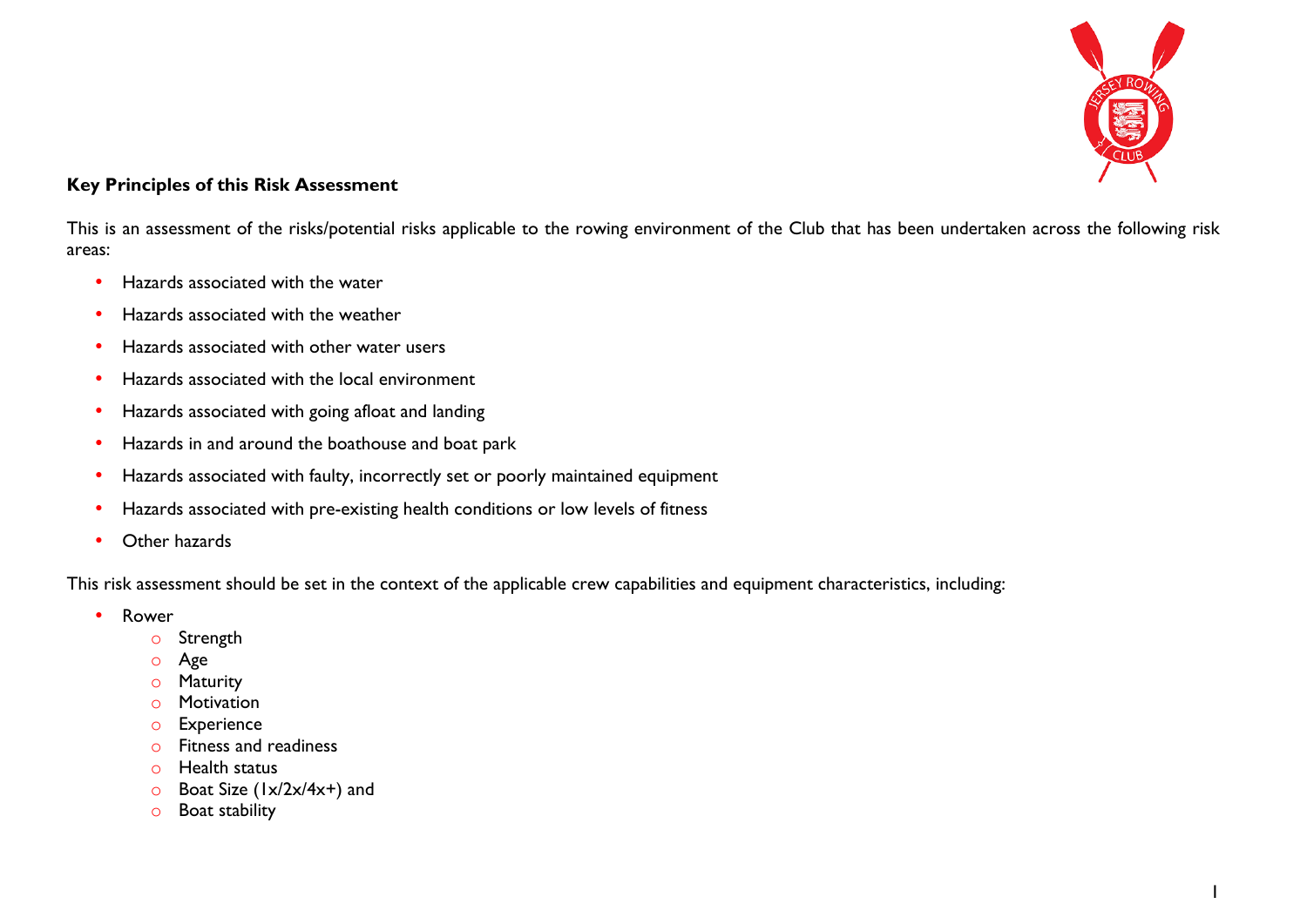- Coach
	- o General experience
	- o Knowledge of location
	- o Knowledge of the rower
	- o Confidence
	- o Coaching alone or as part of a team
	- o Coaching from the bank, from a launch or another rowing boat/kayak
	- o Type and number of boats

#### **Key Terms**

- Hazard something that can cause **harm** being damage to people or equipment
- Barrier practices, procedures and policies identified to **prevent** a Hazard becoming a Hazardous Event
- Hazardous Events events which occur as a result of a Hazard **resulting in harm**
- Controls practices, procedures and policies designed to **mitigate** the harm resulting from the occurrence of a Hazardous Event

#### **Continuous Assessment of Risk**

The Jersey Rowing Club Committee continuously monitors and assesses Risk and through periodic review, seeks to reflect this on-going process in this document.

Your thoughts and experiences are an important element of this process and therefore if you have any suggestions or recommendations as to how the Committee can manage Risk please address your comments to the Jersey Rowing Club Committee at **jerseyrowingclub@outlook.com**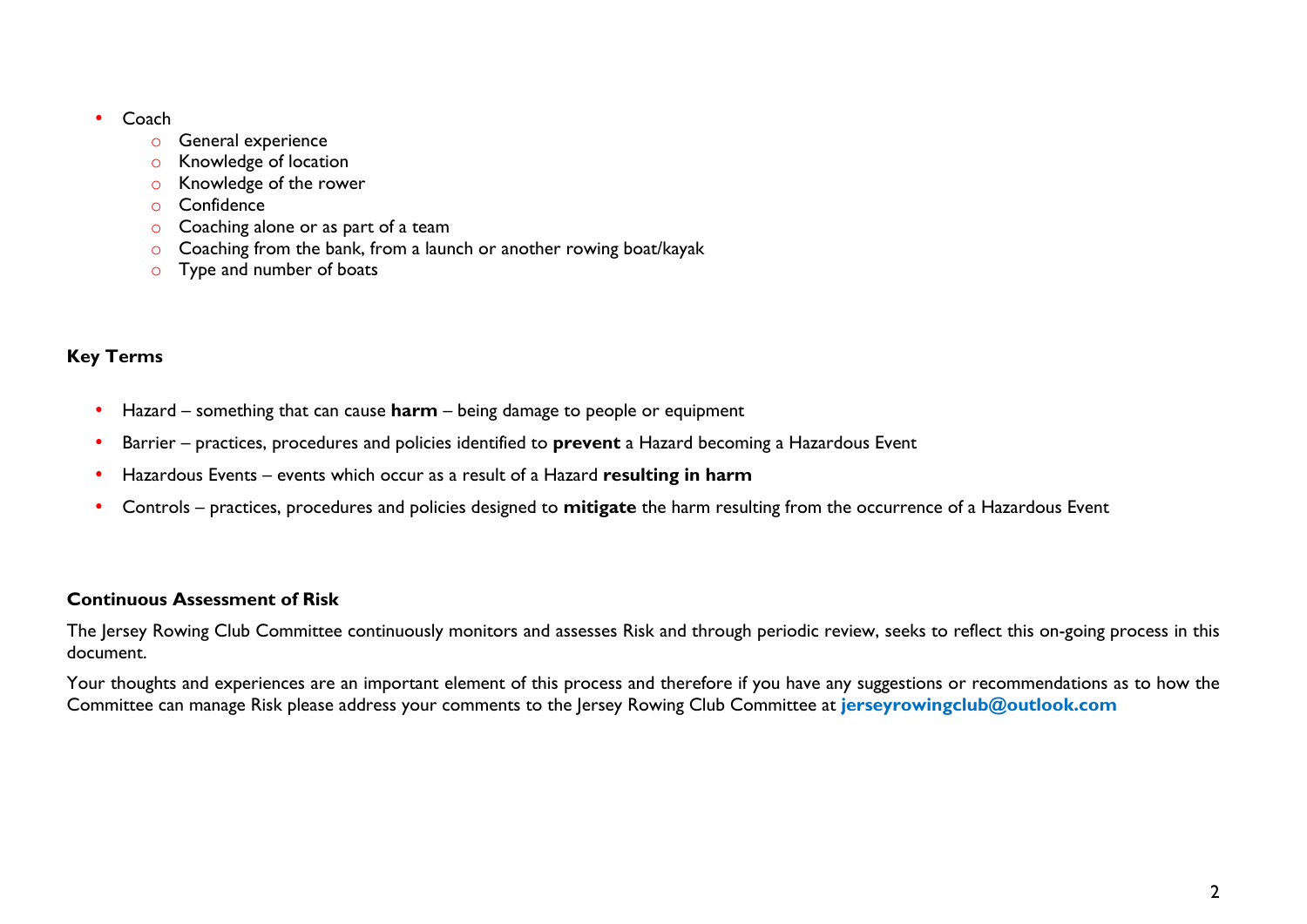#### Hazards associated with the water

| Hazard                  | <b>Barriers</b>                                                                                                                                                                                                                                                                                                                                                                                                          | <b>Hazardous Events</b>                     | Controls                                                                                                                                                                                                                                                                                                                                                                                                                                                                                                                                                                  |
|-------------------------|--------------------------------------------------------------------------------------------------------------------------------------------------------------------------------------------------------------------------------------------------------------------------------------------------------------------------------------------------------------------------------------------------------------------------|---------------------------------------------|---------------------------------------------------------------------------------------------------------------------------------------------------------------------------------------------------------------------------------------------------------------------------------------------------------------------------------------------------------------------------------------------------------------------------------------------------------------------------------------------------------------------------------------------------------------------------|
| Rough sea<br>conditions | • Use larger boats (4x+)<br>• Restrict rowing area to harbour or small roads<br>• Coach good technique and seamanship<br>· Mix crews to include experienced rowers<br>• Coordinate outings to avoid solo rowing and<br>where possible RIB to accompany crews in<br>groups<br>• All crew/cox to discuss conditions prior to<br>outing and agree safe/not-safe - do not rely on<br>someone else having considered the risk | • Capsize                                   | • Mandatory safety equipment carried by all crews for all outings<br>• Practice man-over-board drills during summer<br>• Always stay with boat until rescue occurs<br>. Rescue crew with launch and tow boat (if safe to do so)<br>• Training in capsize recovery/man overboard recovery<br>. Use lifejacket and if necessary radio for help and/or deploy<br>flares                                                                                                                                                                                                      |
|                         | • Restrict rowing area to harbour or small roads<br>• Use larger boats (4x+) or boats proven to be<br>more resistant to swamping                                                                                                                                                                                                                                                                                         | • Swamping                                  | • Use self bailing/pump facilities in boat<br>• Always stay with boat until rescue occurs<br>. Rescue crew with launch and tow boat (if safe to do so)<br>. Use lifejacket and, if necessary, radio for help using VHF and/or<br>deploy flares                                                                                                                                                                                                                                                                                                                            |
| Spring tides            | • Avoid areas where tidal stream strongest<br>(Noirmont)<br>• Ensure strength and experience of crew<br>consistent with tidal conditions<br>• Coordinate outings to avoid solo rowing and<br>where possible RIB to accompany crews in<br>groups<br>• All crew/cox to discuss conditions prior to<br>outing and agree safe/not-safe - do not rely on<br>someone else having considered the risk                           | • Hit rocks                                 | • Always stay with boat until rescue occurs unless unsafe to do<br><b>SO</b><br>• Rescue crew using launch and tow boat to safety<br>• Train rowers what to do if collision occurs such that returning<br>to landing point not possible - radio for help using VHF and/or<br>deploy flares<br>. Where alternative landing point is available (e.g. beach) train<br>coxes and rowers to identify and land<br>• Have trained first aiders available<br>• First aid kits available in Clubhouse and on Club launches<br>• Quarantine damaged equipment<br>• Repair equipment |
|                         | • Avoid areas where tidal stream strongest<br>(Noirmont)                                                                                                                                                                                                                                                                                                                                                                 | • Can't return<br>against the tidal<br>flow | • Rescue crew using launch and tow boat to safety<br>• Train rowers to land at safest point (St Brelade's Bay or<br>Portlet Bay) and advise Coast Guard via telephone or VHF                                                                                                                                                                                                                                                                                                                                                                                              |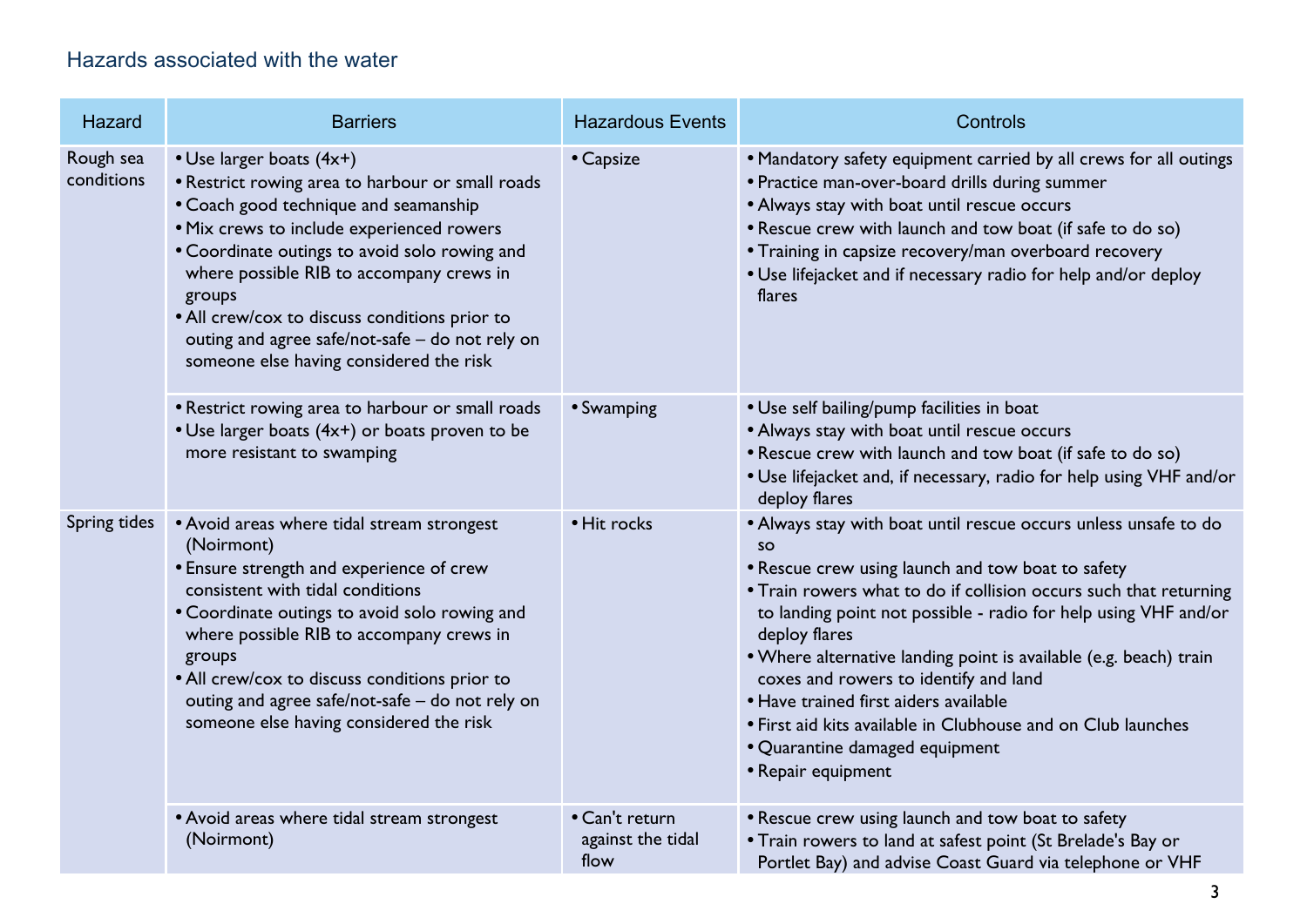|                                                |                                                                                                                                                                                                                                                                                                                                                                                                                                      |                                  | radio to await improved conditions<br>• Ensure all crews have appropriate clothing to enable wait for<br>rescue if required                                                                                                                                                                                                                                                                                                                                                                                                                                                                                       |
|------------------------------------------------|--------------------------------------------------------------------------------------------------------------------------------------------------------------------------------------------------------------------------------------------------------------------------------------------------------------------------------------------------------------------------------------------------------------------------------------|----------------------------------|-------------------------------------------------------------------------------------------------------------------------------------------------------------------------------------------------------------------------------------------------------------------------------------------------------------------------------------------------------------------------------------------------------------------------------------------------------------------------------------------------------------------------------------------------------------------------------------------------------------------|
| Shallow<br>water at, or<br>around,<br>low tide | • Provide information on danger areas at low tide<br>• Avoid areas that may be unsafe due to rocks or<br>other underwater obstacles<br>• Use 4x+ where forward facing coxes can<br>monitor water depth ahead rather than 1x or<br>2x<br>• Be aware of tide times and plan accordingly                                                                                                                                                | • Grounding                      | • Train rowers to check the equipment and then move boat<br>back into deeper water and row away<br>. If the equipment is damaged seek quickest safe landing point,<br>which may be the beach rather than returning to the harbour,<br>notify Coast Guard via telephone or VHF radio<br>• Quarantine damaged equipment<br>• Repair equipment                                                                                                                                                                                                                                                                       |
|                                                | • Provide information on danger areas at low tide<br>• Avoid areas that may be unsafe due to rocks or<br>other underwater obstacles<br>• Use 4x+ where forward facing coxes can<br>monitor water depth ahead rather than Ix or<br>2x<br>• Be aware of tide times and plan accordingly<br>• All crew/cox to discuss conditions prior to<br>outing and agree safe/not-safe - do not rely on<br>someone else having considered the risk | • Hit rocks                      | . If the equipment is damaged seek quickest safe landing point,<br>which may be the beach rather than returning to the harbour,<br>notify Coast Guard via telephone or VHF radio<br>• Train rowers what to do if equipment damaged such that<br>returning to landing point not possible - radio for help using<br>VHF and/or deploy flares, utilise lifejackets<br>• Rescue crew using launch and tow boat to safety (assuming<br>safe to do so)<br>• Have trained first aiders available<br>• First aid kits available in Clubhouse and on Club launches<br>• Quarantine damaged equipment<br>• Repair equipment |
| Floating<br>hazards                            | • Coach 1x, 2x and x4+ coxes to keep a good<br>lookout                                                                                                                                                                                                                                                                                                                                                                               | • Snag seaweed on<br>skeg/rudder | • Train rowers to stop boat and row backwards to dislodge<br>seaweed<br>• Coxes practice rudder removal and replacement                                                                                                                                                                                                                                                                                                                                                                                                                                                                                           |
|                                                | • Coach 1x, 2x and x4+ coxes to keep a good<br>lookout                                                                                                                                                                                                                                                                                                                                                                               | • Hit floating object            | • Train rowers to stop and check the equipment.<br>. If the equipment is damaged seek quickest safe landing point,<br>which may be the beach rather than returning to the harbour,<br>notify Coast Guard via telephone or VHF radio                                                                                                                                                                                                                                                                                                                                                                               |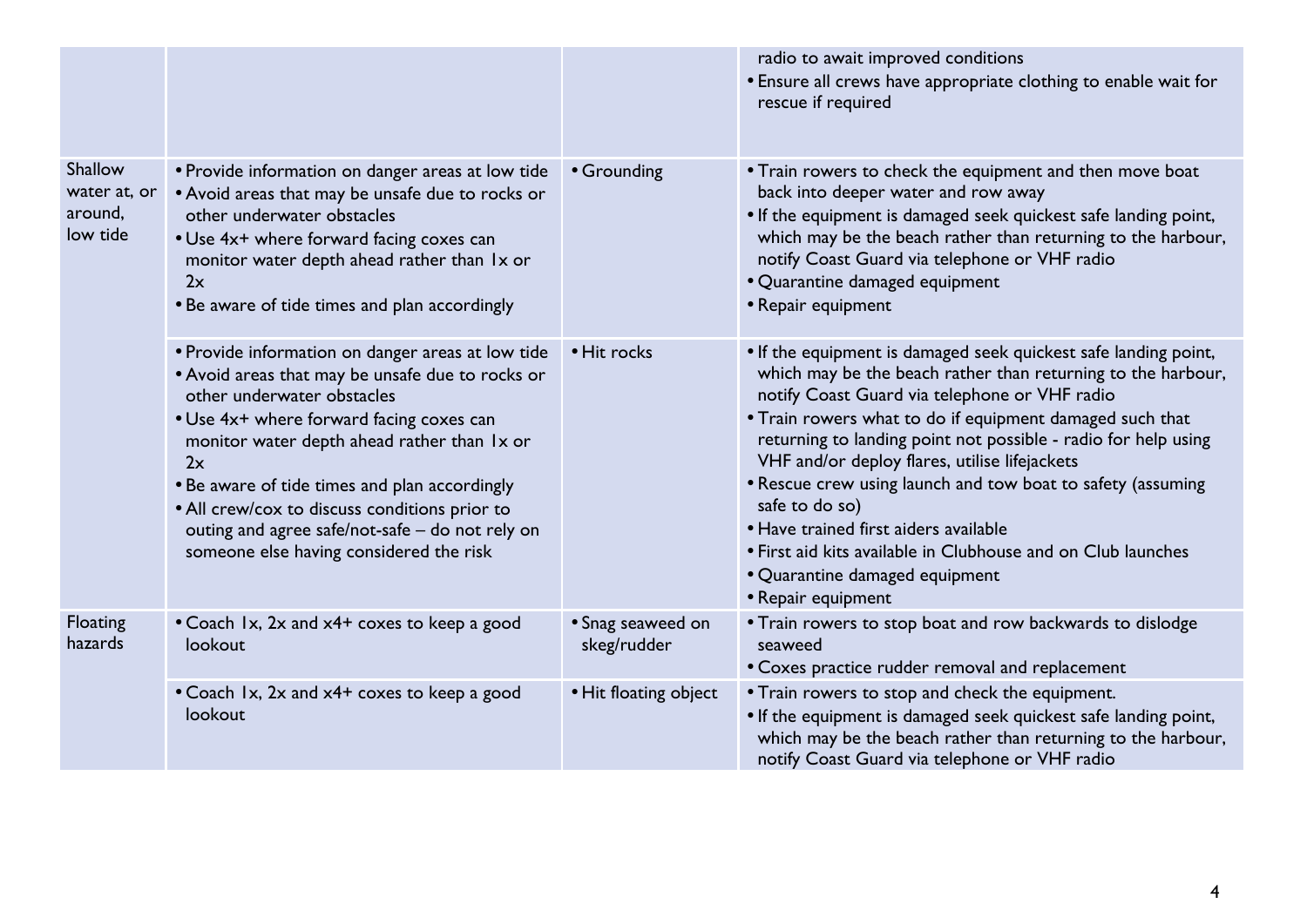### Hazards associated with the weather

| <b>Hazard</b>          | <b>Barriers</b>                                                                                                                                                                                                                                                                                                                                                                        | <b>Hazardous</b><br><b>Events</b>                                                       | Controls                                                                                                                                                                                                                                                                                                                                                                                                                                                                   |
|------------------------|----------------------------------------------------------------------------------------------------------------------------------------------------------------------------------------------------------------------------------------------------------------------------------------------------------------------------------------------------------------------------------------|-----------------------------------------------------------------------------------------|----------------------------------------------------------------------------------------------------------------------------------------------------------------------------------------------------------------------------------------------------------------------------------------------------------------------------------------------------------------------------------------------------------------------------------------------------------------------------|
| <b>Darkness</b>        | • Do not row in dark unless have detailed<br>understanding of fixed obstructions<br>• If in doubt do not exit harbour<br>• Launch in attendance<br>• Carry VHF, flares and lifejackets<br>• All crew/cox to discuss conditions prior to<br>outing and agree safe/not-safe - do not rely on<br>someone else having considered the risk<br>• Lights mounted on boat and stern/bow rowers | • Collision with<br>fixed object such<br>as marker buoy<br>or harbour<br>infrastructure | • Train rowers to check equipment and if OK to continue outing<br>• Train rowers what to do if equipment damaged such that<br>returning to landing point not possible - radio for help using<br>VHF and/or deploy flares<br>• Rescue crew using launch and tow boat to safety (assuming safe<br>to do so)<br>• Have trained first aiders available<br>• First aid kits available in Clubhouse and on Club launches<br>• Quarantine damaged equipment<br>• Repair equipment |
|                        | • Carry navigation lights and ensure operating<br>properly<br>• Launch in attendance<br>• Follow harbour/maritime laws/rules                                                                                                                                                                                                                                                           | • Collision with<br>another boat                                                        | • Always stay with boat until rescue occurs unless unsafe to do so<br>• Rescue crew using launch and tow boat to safety<br>• Have trained first aiders available<br>• First aid kits available in Clubhouse and on Club launches<br>• Train rowers what to do if collision occurs such that returning<br>to landing point not possible - radio for help using VHF and/or<br>deploy flares<br>• Quarantine damaged equipment<br>• Repair equipment                          |
| Fog/poor<br>visibility | • Limit rowing to harbour area<br>• Coach 1x, 2x and x4+ coxes to keep a good<br>lookout<br>• Local knowledge of training area<br>• All boats to carry a compass for all outings and<br>coxes, Ix and 2x rowers to familiarise<br>themselves with compass use and bearings for<br>return to safe exit point<br>• If visibility too limited postpone outing                             | • Collision with<br>fixed object such<br>as marker buoy<br>or harbour<br>infrastructure | • Train rowers to check equipment and if OK to continue outing<br>• Train rowers what to do if equipment damaged such that<br>returning to landing point not possible - radio for help using<br>VHF and/or deploy flares<br>• Rescue crew using launch and tow boat to safety (assuming safe<br>to do so)<br>• Have trained first aiders available<br>• First aid kits available in Clubhouse and on Club launches<br>• Quarantine damaged equipment<br>• Repair equipment |
|                        | • Postpone outing<br>• Limit rowing to harbour area                                                                                                                                                                                                                                                                                                                                    | • Collision with<br>another boat                                                        | • Always stay with boat until rescue occurs unless unsafe to do so<br>• Rescue crew using launch and tow boat to safety (assuming safe                                                                                                                                                                                                                                                                                                                                     |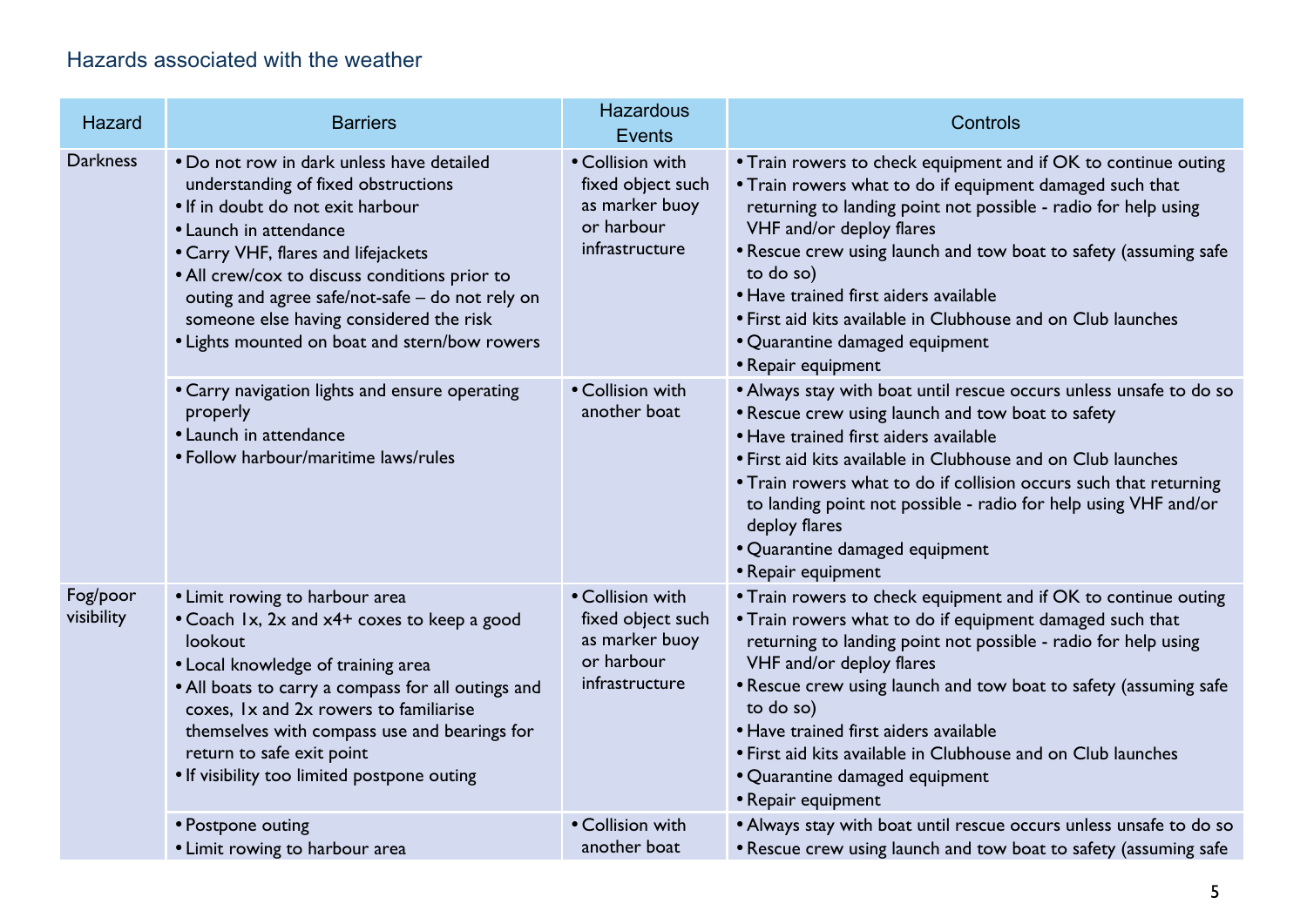|                      | • Coach 1x, 2x and x4+ coxes to keep a good<br>lookout<br>• Follow harbour/maritime laws/rules                                                                                                                                                                |                                | to do so)<br>• Have trained first aiders available<br>• First aid kits available in Clubhouse and on Club launches<br>• Train rowers what to do if collision occurs such that returning<br>to landing point not possible - radio for help using VHF and/or<br>deploy flares<br>• Assess damage to both boats and report – quarantine as<br>required until repaired |
|----------------------|---------------------------------------------------------------------------------------------------------------------------------------------------------------------------------------------------------------------------------------------------------------|--------------------------------|--------------------------------------------------------------------------------------------------------------------------------------------------------------------------------------------------------------------------------------------------------------------------------------------------------------------------------------------------------------------|
| Strong<br>winds      | • Use larger boats (4x+)<br>• Restrict rowing area to harbour or small roads<br>• Coach good technique and seamanship<br>. Mix crews with experienced rowers<br>• Ensure crew kit appropriate to prevent wind<br>chill                                        | • Capsize                      | • Mandatory safety equipment<br>• Always stay with boat until rescue occurs<br>• Rescue crew with launch and tow boat (if safe to do so)<br>• Training in capsize recovery/man overboard recovery<br>. Use lifejacket and if necessary VHF radio for help and/or deploy<br>flares                                                                                  |
|                      | • Restrict rowing area to harbour or small roads<br>• Use larger boats less susceptible to swamping<br>$(4x+)$<br>• All crew/cox to discuss conditions prior to<br>outing and agree safe/not-safe - do not rely on<br>someone else having considered the risk | • Swamping                     | • Use self bailing/pump facilities in boat<br>• Always stay with boat until rescue occurs<br>• Rescue crew with launch and tow boat (if safe to do so)<br>. Use lifejacket and, if necessary, radio for help using VHF and/or<br>deploy flares                                                                                                                     |
|                      | • Remain in St Aubin's Bay<br>• Plan outing to go out against the wind when<br>fresh and return with the wind                                                                                                                                                 | • Can't return<br>against wind | • Rescue crew using launch and tow boat to safety<br>• Train rowers to land at safest point (beach if in St Aubin's Bay -<br>St Brelade's Bay or Portlet Bay) and advise Coast Guard via<br>telephone or VHF radio to await improved conditions if<br>necessary<br>• Ensure all crews have appropriate clothing to enable wait for<br>rescue if required           |
| Hot/sunny<br>weather | • Avoid outings in middle of day<br>• Adjust activity to suit conditions<br>. Wear appropriate clothing (hat, covered arms<br>etc)<br>• Use water for cooling                                                                                                 | • Hyperthermia                 | • Move into cooler area, remove outer clothing<br>• Use shower (St Helier Yacht Club or La Collette Marina nearest<br>facilities) with cool, not cold, water<br>• Cool in sea if summer and sea temperature 18c or above<br>• Seek medical treatment if severe                                                                                                     |
|                      | • Use sun cream<br>• Avoid outings in middle of day<br>• Wear appropriate clothing (hat, covered arms)                                                                                                                                                        | • Sun burn                     | • Use after sun cream<br>• Seek medical treatment if severe                                                                                                                                                                                                                                                                                                        |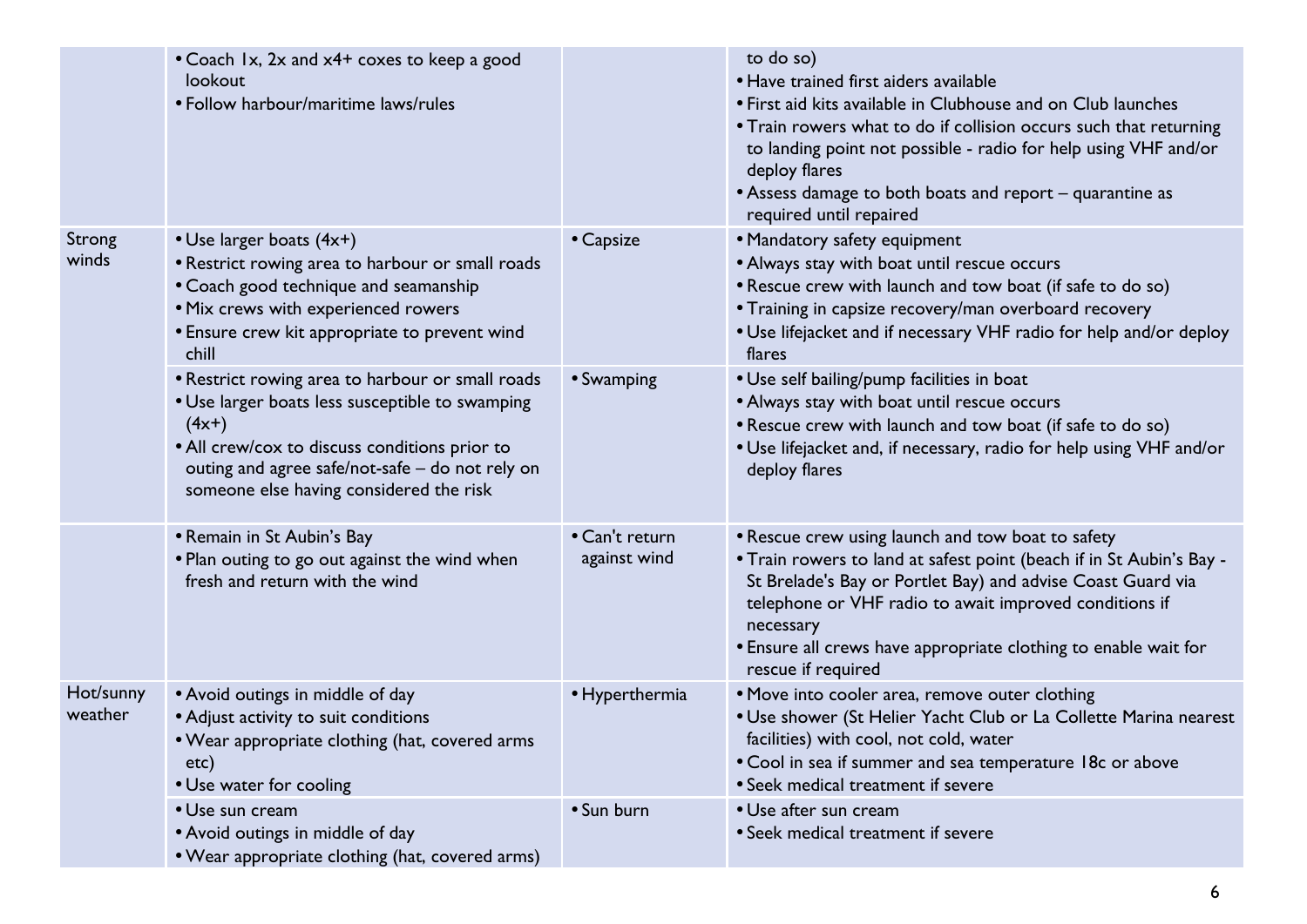|                 | • Carry fluids and consume regularly                                                                                                                                                                                                                                                                                                                                | • Dehydration                                                 | • Continue to drink fluids carried<br>• Seek medical treatment if severe                                                                                                                                                                                                                                     |
|-----------------|---------------------------------------------------------------------------------------------------------------------------------------------------------------------------------------------------------------------------------------------------------------------------------------------------------------------------------------------------------------------|---------------------------------------------------------------|--------------------------------------------------------------------------------------------------------------------------------------------------------------------------------------------------------------------------------------------------------------------------------------------------------------|
| Cold<br>weather | • Wear appropriate clothing (hats, base layers,<br>rowing tops, gloves)<br>• Structure activity levels to keep warm<br>• Monitor crew comfort, particularly coxes<br>• Shorten outing if necessary<br>• Review First aid training for Hypothermia at<br>start of winter including signs of onset<br>• Good explanations of cold shock and its short<br>term effects | • Hypothermia<br>• Cold shock                                 | • Move into warmer area and warm gradually (use thermal<br>blankets)<br>. Provide warm drink (not hot) from St Helier Yacht Club or<br>Cafe next to Fresh Fish Shop<br>• Seek medical treatment if severe or in doubt<br>• Training in capsize/man overboard recovery<br>• Seek medical assistance if severe |
|                 | • Mandatory life jackets for coxes and on board<br>for rowers                                                                                                                                                                                                                                                                                                       |                                                               |                                                                                                                                                                                                                                                                                                              |
| Lightning       | • Avoid rowing when lightning is present or<br>forecast<br>• Get off water as soon as possible, if need be to<br>nearest beach or landing point if danger<br>imminent                                                                                                                                                                                               | • Struck by<br>lightning causing<br>burns or<br>electrocution | • Follow emergency procedures<br>• Administer appropriate CPR<br>• Call for medical assistance - 112 / 999                                                                                                                                                                                                   |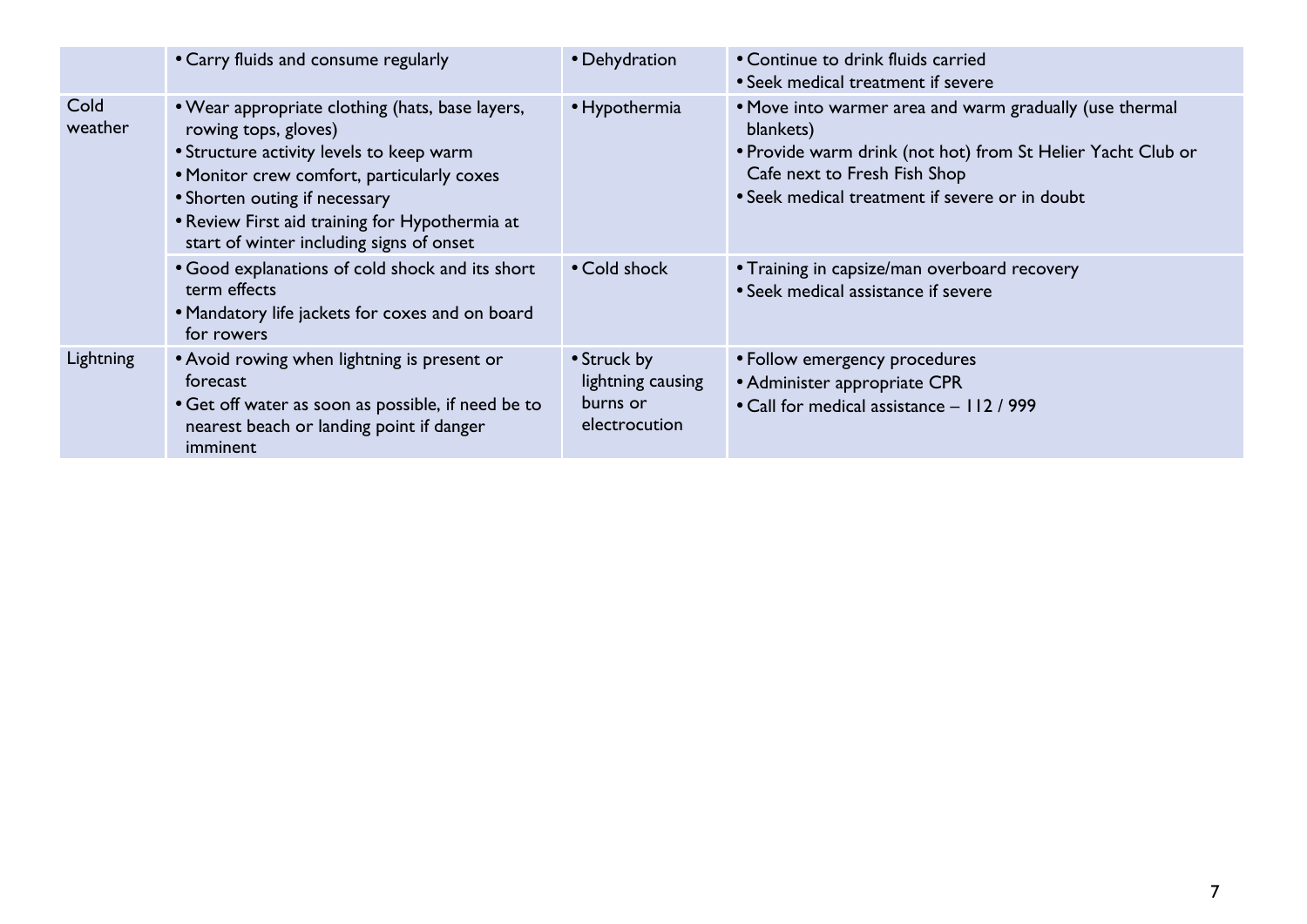### Hazards associated with other water users

| Hazard                                                                     | <b>Barriers</b>                                                                                                                                                                                              | <b>Hazardous</b><br><b>Events</b>                                               | Controls                                                                                                                                                                                                                                                                                                                                                                                                              |
|----------------------------------------------------------------------------|--------------------------------------------------------------------------------------------------------------------------------------------------------------------------------------------------------------|---------------------------------------------------------------------------------|-----------------------------------------------------------------------------------------------------------------------------------------------------------------------------------------------------------------------------------------------------------------------------------------------------------------------------------------------------------------------------------------------------------------------|
| Wash from<br>motor<br>boats /<br>commercial<br>traffic                     | • Avoid main shipping channels where possible<br>• Coach coxes and crews in how to handle wash<br>- point bow into wash<br>• Coxes to warn crew of oncoming wash                                             | • Capsize                                                                       | • Mandatory safety equipment<br>• Always stay with boat until rescue occurs<br>• Rescue crew with launch and tow boat (if safe to do so)<br>• Training in capsize recovery/man overboard recovery<br>. Use lifejacket and if necessary radio for help and/or deploy flares                                                                                                                                            |
|                                                                            | • Avoid main shipping channels where possible<br>• Coach coxes and crews in how to handle wash<br>- point bow into wash                                                                                      | • Swamping                                                                      | • Use self bailing/pump facilities in boat<br>• Always stay with boat until rescue occurs<br>. Rescue crew with launch and tow boat (if safe to do so)<br>. Use lifejacket and, if necessary, radio for help using VHF and/or<br>deploy flares                                                                                                                                                                        |
| Fisherman<br>at harbour<br>mouth/end<br>of Elizabeth<br><b>Castle Pier</b> | • Coach crews to be aware of fishing lines when<br>passing danger point                                                                                                                                      | • Entanglement<br>with fishing lines<br>and possibly<br>contact with<br>hook(s) | • Release tangled lines if safe to do so<br>• Cut line<br>• Rescue with launch<br>• First aid treatment if contact with hook(s) for any crew<br>member, including seeking medical advice if necessary<br>• First aid kits available in Clubhouse and on Club launches                                                                                                                                                 |
| Yachts/craft<br>with limited<br>manoeuvra<br>bility or<br>visibility       | • Coach 1x, 2x and x4+ coxes to keep a good<br>lookout<br>• Coach 1x, 2x and x4+ coxes to understand<br>maritime passing laws, alter course to starboard<br>(right) to pass other craft port to port (left). | • Collision                                                                     | • Always stay with boat until rescue occurs unless unsafe to do so<br>• Rescue crew using launch and tow boat to safety (assuming safe<br>to do so)<br>• Have trained first aiders available<br>• First aid kits available in Clubhouse and on Club launches<br>• Train rowers what to do if collision occurs such that returning<br>to landing point not possible - radio for help using VHF and/or<br>deploy flares |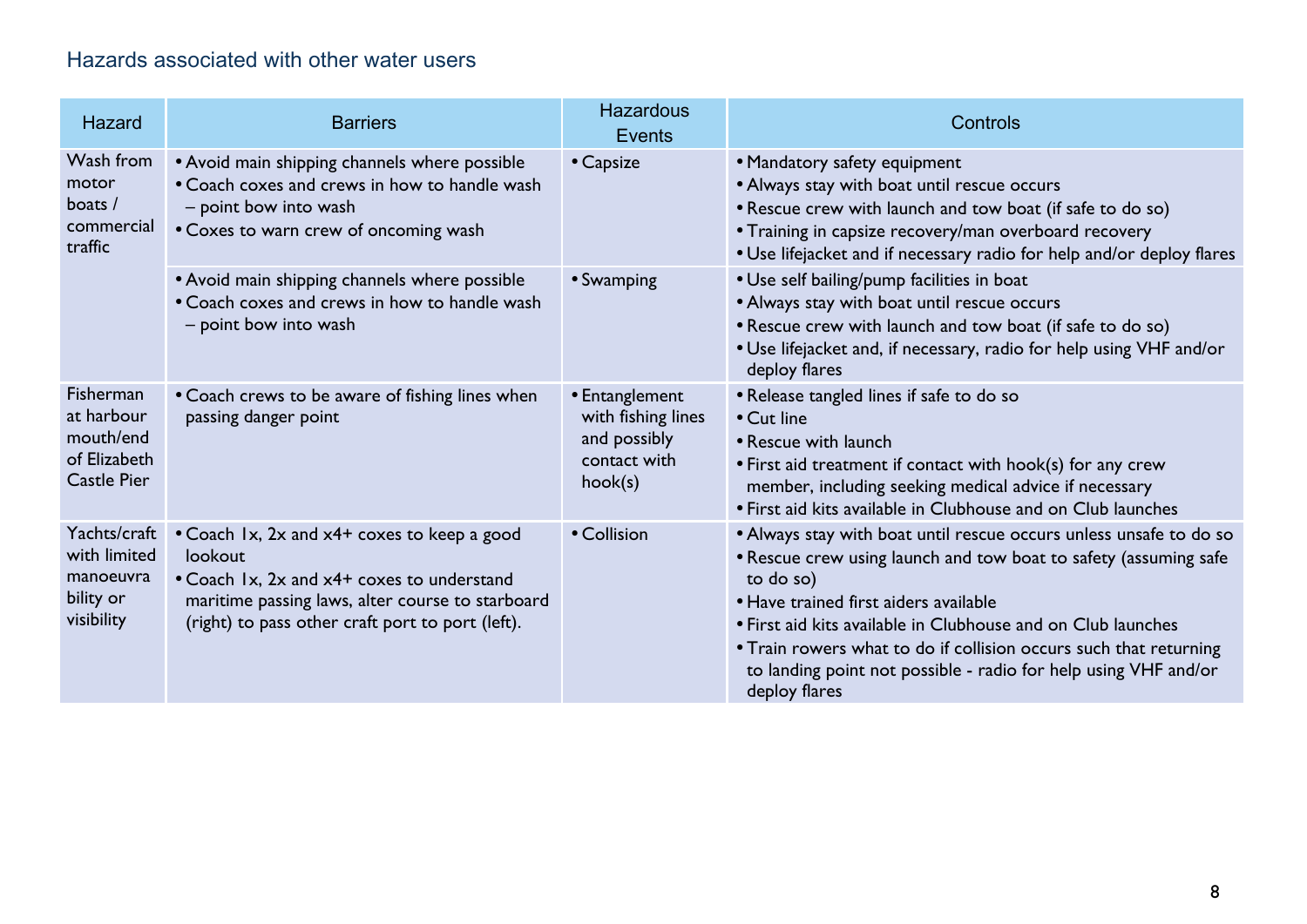## Hazards associated with the local environment

| Hazard                                                                                  | <b>Barriers</b>                                                                                                                                                                                                                                                                                                                                                                                                                                                                                                                                                                                            | <b>Hazardous</b><br><b>Events</b>                                                       | Controls                                                                                                                                                                                                                                                                                                                                                                                                                                                                                    |
|-----------------------------------------------------------------------------------------|------------------------------------------------------------------------------------------------------------------------------------------------------------------------------------------------------------------------------------------------------------------------------------------------------------------------------------------------------------------------------------------------------------------------------------------------------------------------------------------------------------------------------------------------------------------------------------------------------------|-----------------------------------------------------------------------------------------|---------------------------------------------------------------------------------------------------------------------------------------------------------------------------------------------------------------------------------------------------------------------------------------------------------------------------------------------------------------------------------------------------------------------------------------------------------------------------------------------|
| Exiting<br>harbour by<br>La Collette<br>Marina<br>entrance/<br>Ferry<br>berthing<br>arm | • Ensure VHF tuned to shipping channel prior to<br>departure<br>• Coach 1x, 2x and 4x+ coxes to keep a good<br>lookout<br>• Coach 1x, 2x and 4x+ coxes to understand<br>maritime passing laws, alter course to starboard<br>(right) to pass other craft port to port (left)<br>• Coxes and crews learn circulation patterns in<br>harbour<br>• Observation of harbour entrance light rules:<br>$\circ$ Red – stop<br>$Green - go$<br>$\circ$<br>Amber - caution<br>$\circ$<br>• Coach all crews not to cut corners such that<br>visibility and manoeuvrability space becomes<br>restricted and thus unsafe | • Collision with<br>harbour<br>infrastructure                                           | • Train rowers to check equipment and if OK to continue outing<br>• Train rowers what to do if equipment damaged such that<br>returning to landing point not possible - radio for help using<br>VHF on channel 16/82 and/or deploy flares<br>• Rescue crew using launch and tow boat to safety (assuming safe<br>to do so)<br>• Have trained first aiders available<br>• First aid kits available in Clubhouse and on Club launches<br>• Quarantine damaged equipment<br>• Repair equipment |
|                                                                                         | • Coach 1x, 2x and x4+ coxes to keep a good<br>lookout<br>• Coxes and crews learn circulation patterns in<br>harbour<br>• Coach 1x, 2x and x4+ coxes to understand<br>maritime passing laws, alter course to starboard<br>(right) to pass other craft port to port (left).<br>• Coach all crews not to cut corners such that<br>visibility and manoeuvrability space becomes<br>restricted and thus unsafe                                                                                                                                                                                                 | • Collision with<br>another vessel on<br>the water                                      | • Always stay with boat until rescue occurs unless unsafe to do so<br>• Rescue crew using launch and tow boat to safety (assuming safe<br>to do so)<br>• Have trained first aiders available<br>• First aid kits available in Clubhouse and on Club launches<br>• Train rowers what to do if collision occurs such that returning<br>to landing point not possible - radio for help using VHF channel<br>16/82 and/or deploy flares                                                         |
| Navigation<br>and<br>mooring<br>buoys                                                   | • Coach 1x, 2x and x4+ coxes to keep a good<br>lookout<br>• Local knowledge                                                                                                                                                                                                                                                                                                                                                                                                                                                                                                                                | • Collision with<br>navigation<br>/mooring buoys<br>resulting in<br>equipment<br>damage | • Always stay with boat until rescue occurs unless unsafe to do so<br>• Rescue crew using launch and tow boat to safety (assuming safe<br>to do so)<br>• Have trained first aiders available<br>• Train rowers what to do if collision occurs such that returning<br>to landing point not possible - radio for help using VHF channel                                                                                                                                                       |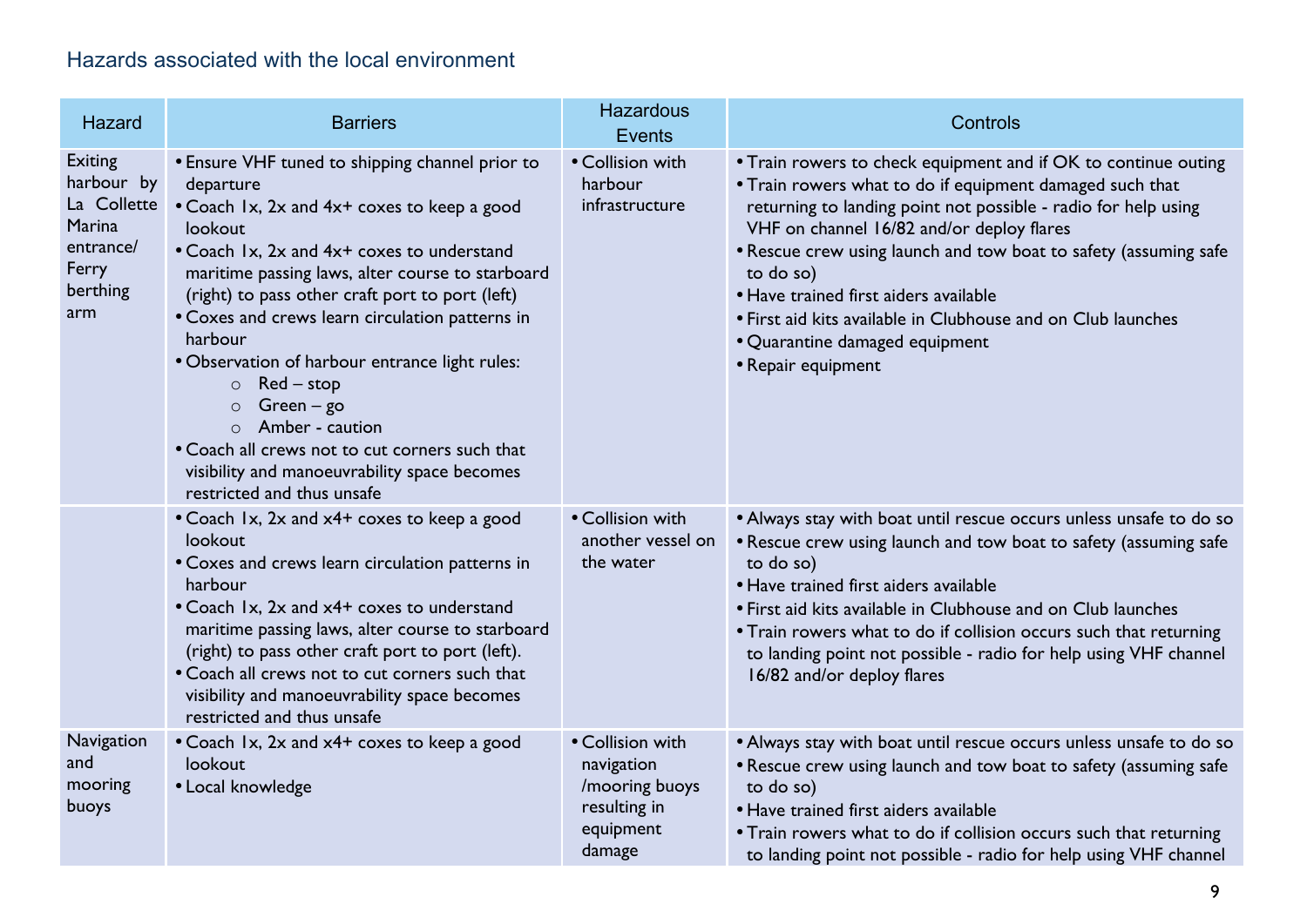|                                                   |                                                                                                                                                                                                                                                                                                                                                        |                                                                             | 16/82 and/or deploy flares                                                                                                                                                                                                                                                                                                                                                                                                                                                                                                                                                |
|---------------------------------------------------|--------------------------------------------------------------------------------------------------------------------------------------------------------------------------------------------------------------------------------------------------------------------------------------------------------------------------------------------------------|-----------------------------------------------------------------------------|---------------------------------------------------------------------------------------------------------------------------------------------------------------------------------------------------------------------------------------------------------------------------------------------------------------------------------------------------------------------------------------------------------------------------------------------------------------------------------------------------------------------------------------------------------------------------|
|                                                   |                                                                                                                                                                                                                                                                                                                                                        |                                                                             | • Quarantine damaged equipment<br>• Repair equipment                                                                                                                                                                                                                                                                                                                                                                                                                                                                                                                      |
|                                                   | • Coach 1x, 2x and x4+ coxes to keep a good<br>lookout<br>• Local knowledge                                                                                                                                                                                                                                                                            | • Collision with<br>navigation<br>/mooring buoys<br>resulting in<br>capsize | • Always stay with boat until rescue occurs<br>. Rescue crew with launch and tow boat (if safe to do so)<br>• Training in capsize recovery/man overboard recovery<br>. Use lifejacket and if necessary VHF radio for help and/or deploy<br>flares                                                                                                                                                                                                                                                                                                                         |
| Other<br>rowing boats                             | • Coach 1x, 2x and x4+ coxes to keep a good<br>lookout<br>• Always use a clockwise circulation in the inner<br>harbour<br>• Coxes particularly aware of coxless boats -<br>make presence known before collision                                                                                                                                        | • Collision with<br>other rowing<br>boat                                    | • Always stay with boat until rescue occurs unless unsafe to do so<br>• Rescue crew using launch and tow boat to safety (assuming safe<br>to do so)<br>• Have trained first aiders available<br>• First aid kits available in Clubhouse and on Club launches<br>• Training in capsize recovery/man overboard recovery<br>• Radio for help using VHF                                                                                                                                                                                                                       |
| Commercial<br>shipping<br>movements<br>in harbour | . Call channel 14 to check for movements<br>• Coach 1x, 2x and x4+ coxes to keep a good<br>lookout<br>• Coach 1x, 2x and x4+ coxes that all rowing<br>boats must hold station in a safe place to allow<br>commercial traffic to manoeuvre/berth/exit<br>• Always clockwise circulation in the harbour<br>• Set VHF to Channel 14 - commercial shipping | • Collision with<br>commercial<br>shipping                                  | • Always stay with boat until rescue occurs unless unsafe to do so<br>• Rescue crew using launch and tow boat to safety (assuming safe<br>to do so)<br>• Have trained first aiders available<br>• First aid kits available in Clubhouse and on Club launches<br>• Training in capsize recovery/man overboard recovery<br>• Radio for help using VHF                                                                                                                                                                                                                       |
| <b>Rocks</b>                                      | • Coach 1x, 2x and x4+ coxes to keep a good<br>lookout<br>• Local knowledge                                                                                                                                                                                                                                                                            | • Hit rocks                                                                 | • If equipment damaged seek safe landing point (may be beach not<br>harbour) and notify Coast Guard via telephone or VHF radio<br>. Train rowers what to do if equipment damaged and safe return<br>to landing point not possible - radio for help using VHF channel<br>16/82 and/or deploy flares, utilise lifejackets<br>• Rescue crew using launch and tow boat to safety (assuming safe<br>to do so)<br>• Have trained first aiders available<br>• First aid kits available in Clubhouse and on Club launches<br>• Quarantine damaged equipment<br>• Repair equipment |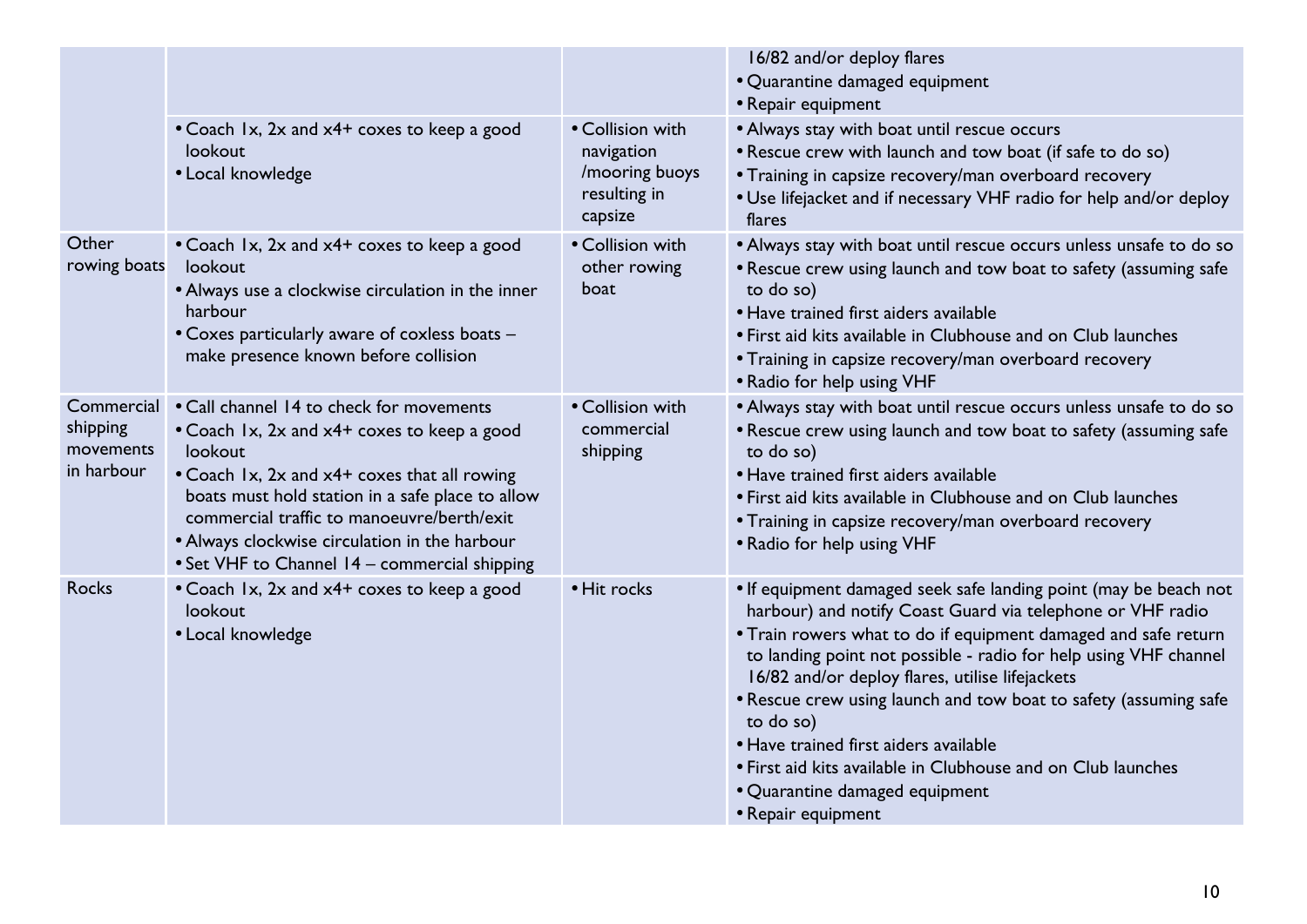# Hazards associated with going afloat and landing

| Hazard                                                           | <b>Barriers</b>                                                                                                                                                                                                                                                                                                                                                                          | <b>Hazardous</b><br><b>Events</b>                                                                                                              | Controls                                                                                                                                                                                                                                                                                   |
|------------------------------------------------------------------|------------------------------------------------------------------------------------------------------------------------------------------------------------------------------------------------------------------------------------------------------------------------------------------------------------------------------------------------------------------------------------------|------------------------------------------------------------------------------------------------------------------------------------------------|--------------------------------------------------------------------------------------------------------------------------------------------------------------------------------------------------------------------------------------------------------------------------------------------|
| Steep slip<br>to launch<br>and<br>recover<br>boats               | • Careful coaching<br>• Check slip ahead of launch for weed or<br>obstructions<br>. Good control by coach and crew<br>• Correct footwear<br>• Extra helpers                                                                                                                                                                                                                              | • Losing control of<br>boat on trolley<br>wheels resulting<br>in injury and/or<br>equipment<br>damage                                          | • First aid treatment and, if necessary, seek medical attention<br>• First aid kits available in Clubhouse and on Club launches<br>• Quarantine damaged equipment until it is repaired<br>• Repair equipment<br>• Call Department of Infrastructure to notify if slip requires<br>clearing |
| Slip<br>becomes<br>slippery<br>underfoot                         | • Caused by algae build up<br>• Careful coaching<br>• Inspect slip before launch<br>• Good control by coach and crew<br>• Correct footwear<br>• Extra helpers<br>• Regular cleaning of slip by Department of<br>Infrastructure                                                                                                                                                           | • Slipping/falling<br>over when<br>moving boat on<br>trolley wheels                                                                            | • First aid treatment<br>• First aid kits available in Clubhouse and on Club launches<br>• Call Dept. of Infrastructure to clean slip<br>• Preferably row at half tide or higher as algae only impacts lower<br>half of slip                                                               |
| Large<br>Swells $-$<br>launching<br>and landing                  | • Launching and landing difficult or dangerous<br>• Inspect swells before launch<br>• Use alternative launch and landing site (slip by<br>South Pier marine) if tide allows<br>• Postpone outing<br>• Use larger boats (4x+) with experienced coxes<br>• Additional people to assist launch and land<br>. Mix crews with experienced rowers<br>• Limit outings to experienced crews only | • Injuries and/or<br>equipment<br>damage due to<br>inability to<br>control boat in<br>the launch and<br>landing area                           | • First aid treatment and, if required, seek medical attention<br>• First aid kits available in Clubhouse and on Club launches<br>• Quarantine damaged equipment until it is repaired<br>• Repair equipment                                                                                |
| Large<br>$swells -$<br>unsafe<br>navigation<br>away from<br>slip | • Use alternative launch and landing site (slip by<br>South Pier marine or fish quay slip) if tide allows<br>• Postpone outing<br>• Use larger boats (4x+) with experienced coxes<br>. Mix crews with experienced rowers<br>• Limit outings to experienced crews only                                                                                                                    | • Equipment<br>damage due to<br>inability to<br>control boat in<br>the launch and<br>landing area<br>resulting in<br>collision with<br>harbour | • Seek alternative landing site (slip by South Pier Marine)<br>• Quarantine damaged equipment until it is repaired<br>• Repair equipment                                                                                                                                                   |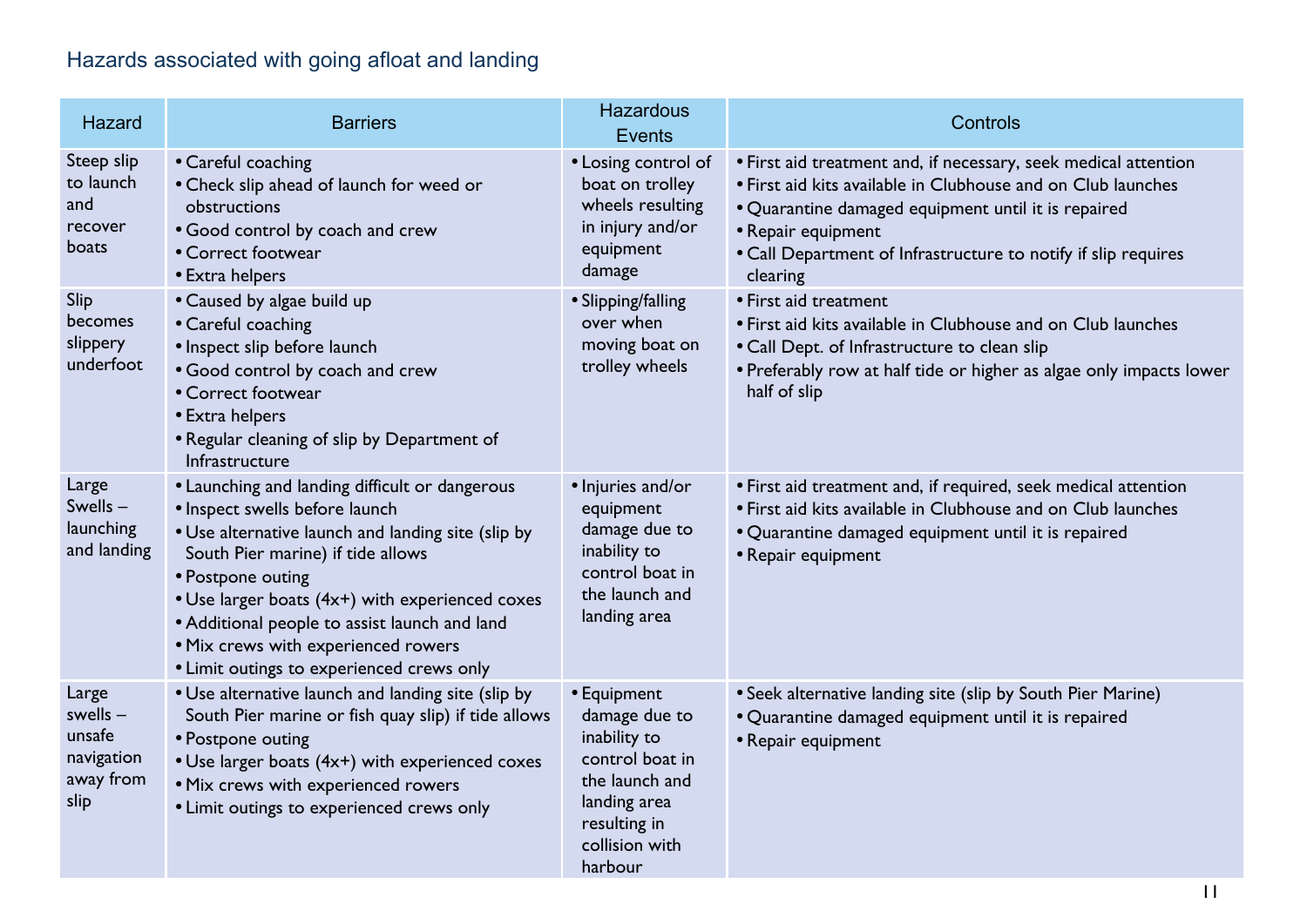|           |                                                                                                                                                                                                                                                                                                                                                       | infrastructure                                                                           |                                                                                                                                                                             |
|-----------|-------------------------------------------------------------------------------------------------------------------------------------------------------------------------------------------------------------------------------------------------------------------------------------------------------------------------------------------------------|------------------------------------------------------------------------------------------|-----------------------------------------------------------------------------------------------------------------------------------------------------------------------------|
| Low water | • Inspect water levels - Low water - below 2<br>metres, mud visible or just below the water<br>surface in harbour below end of slip<br>. Plan outing to not launch or land at low water if<br>below 2 metre mark - coach to check tide<br>levels before outing using "My Tide Times" app<br>or Jersey tide tables<br>• Re-schedule or postpone outing | • Injury to crew<br>when trying to<br>land or launch<br>boat<br>• Damage to<br>equipment | • First aid treatment and, if required, seek medical attention<br>• First aid kits available in Clubhouse and on Club launches<br>• Quarantine damaged equipment and repair |
|           | • Plan outing to not launch or land at low water if<br>below 2 metre mark<br>• Re-schedule or postpone outing                                                                                                                                                                                                                                         | • Unsafe to land<br>boat due to mud<br>in harbour                                        | • Stay in harbour and await tide to rise to safe depth                                                                                                                      |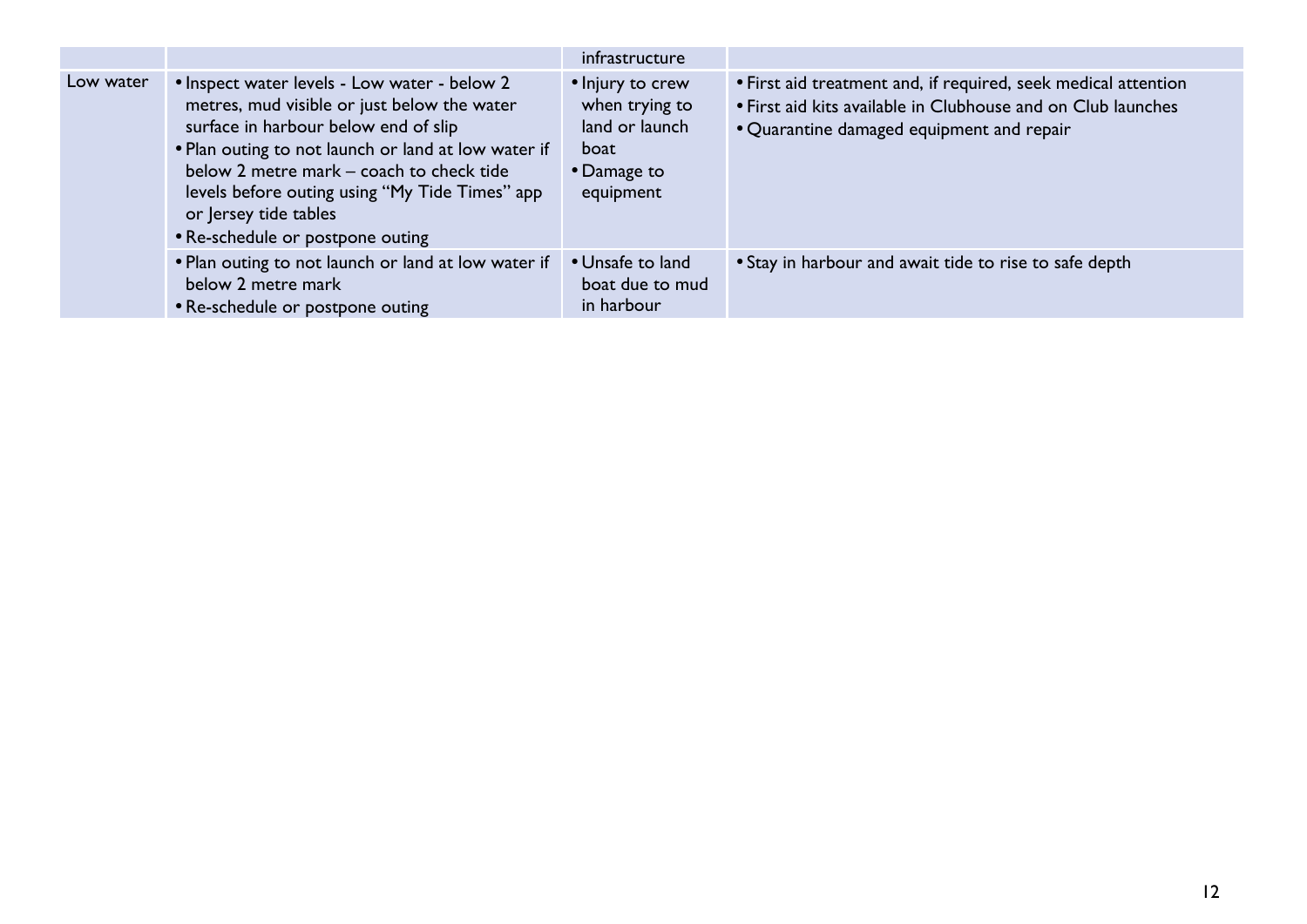# Hazards in and around the boathouse (including handling boats on land)

| Hazard                                                            | <b>Barriers</b>                                                                                                                                                                                                                                                                                                                                                         | <b>Hazardous</b><br><b>Events</b>                    | Controls                                                                                                                                                                                                                  |
|-------------------------------------------------------------------|-------------------------------------------------------------------------------------------------------------------------------------------------------------------------------------------------------------------------------------------------------------------------------------------------------------------------------------------------------------------------|------------------------------------------------------|---------------------------------------------------------------------------------------------------------------------------------------------------------------------------------------------------------------------------|
| Solid fixed<br>objects such<br>as racking<br>and boat<br>riggers  | • Designated walkways through boat park and<br>boat house to be kept clear<br>• Clear indication of what should go where<br>• Coaching people to take care in the boat park<br>• Good control and instruction<br>• Keep walkways between racks clear of<br>obstructions such as other boats, trailers etc                                                               | • Collision of<br>person with<br>fixed object        | • First aid kit available in Clubhouse<br>. Have trained first aiders available and post list of qualified<br>persons on notice board<br>• Record in accident book                                                        |
|                                                                   | • Designated walkways through boat park and<br>boat house to be kept clear<br>• Keeping floor area clear of obstructions                                                                                                                                                                                                                                                | • Tripping over<br>hazard                            | • First aid kit available in Clubhouse<br>• Have trained first aiders available<br>• Record in accident book                                                                                                              |
| Boats not<br>correctly<br>secured on<br>rack                      | • Good control and instruction on racking boats<br>• Use of suitable ropes (x2) to secure boat in<br>place on rack so they cannot move and fall<br>• Training of all rowing members on how to tie<br>securing ropes<br>• Get extra helpers to rack boat ensuring correct<br>placement<br>. Boat park checks by Club members particularly<br>before and after heavy wind | • Person struck<br>by boat falling<br>from rack      | • First aid kit available in Clubhouse<br>• Have trained first aiders available<br>• Seek medical advice if necessary<br>• Record in accident book<br>• Quarantine damaged equipment until repaired<br>• Repair equipment |
| Turning of<br>boat<br>before/after<br>movement<br>to/from<br>rack | • Good control and instruction on racking boats<br>• Use trestles (x2) where necessary<br>• Get extra helpers<br>• Split crew/helpers evenly at each end of boat<br>• Ensure all water emptied from boat before<br>lifting                                                                                                                                              | • Boat dropped                                       | • Quarantine damaged equipment until repaired<br>• Repair equipment                                                                                                                                                       |
|                                                                   | • Good control and instruction on racking boats<br>• Use trestles (x2)<br>• Get extra helpers<br>• Split crew/helpers evenly at each end of boat                                                                                                                                                                                                                        | • Persons suffers<br>injury due to<br>weight of boat | • First aid<br>• First aid kit available in Clubhouse<br>• Have trained first aiders available<br>• Seek medical attention if necessary                                                                                   |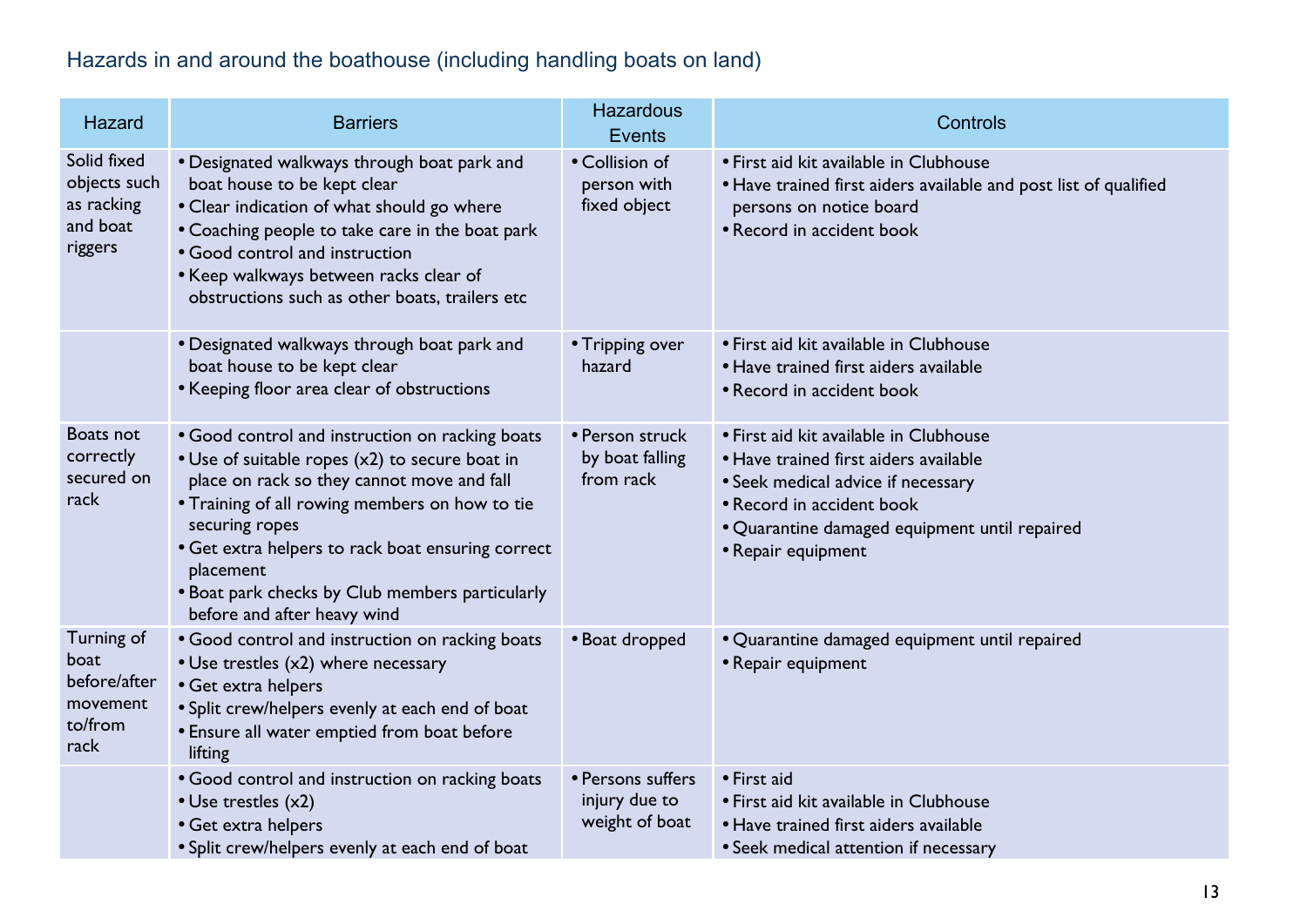|                                                                                                    | • Ensure all water emptied from boat before<br>lifting                                                                                                                                                                                                                                                                                                                                     |                                                   | • Rest<br>• Recovery as per medical direction                                                                                                                                                                                                                                    |
|----------------------------------------------------------------------------------------------------|--------------------------------------------------------------------------------------------------------------------------------------------------------------------------------------------------------------------------------------------------------------------------------------------------------------------------------------------------------------------------------------------|---------------------------------------------------|----------------------------------------------------------------------------------------------------------------------------------------------------------------------------------------------------------------------------------------------------------------------------------|
| Movement<br>of boat<br>onto<br>pavement<br>(also a cycle<br>path) to<br>exit parts of<br>boat park | • Good control and instruction on boat<br>movement on trolley wheels<br>• Be vigilant for pedestrian/cycle traffic<br>• Get extra helpers<br>• Position rower on bow and stern to watch for<br>pedestrians, cycles and vehicles and steer boat<br>• Split crew/helpers evenly at each end of boat<br>• Transit boat park through entrance adjacent to<br>Club house avoiding pavement/road | • Collision with<br>pedestrian or<br>cyclist      | • First aid kit available in Clubhouse<br>• Have trained first aiders available<br>• Seek medical advice if necessary<br>• Call emergency services (112 or 999) if necessary<br>• Record in accident book<br>• Quarantine damaged equipment until repaired<br>• Repair equipment |
|                                                                                                    | • Good control of boat movement on trolley<br>wheels<br>• Be vigilant for motor vehicles/road users<br>• Get extra helpers<br>• Split crew/helpers evenly at each end of boat<br>• Avoid road when transit boat park                                                                                                                                                                       | • Collision with<br>motor<br>vehicle/road<br>user | • First aid kit available in Clubhouse<br>• Have trained first aiders available<br>• Seek medical advice if necessary<br>• Call emergency services (112 or 999) if necessary<br>• Record in accident book<br>• Quarantine damaged equipment and repair                           |
| Oars not<br>correctly<br>stored on<br>racking                                                      | • Good control and instruction on correct oar<br>storage<br>• Designated space for all oars and oars be tied<br>on racks to prevent accidental drop<br>. Be vigilant for incorrectly racked oars                                                                                                                                                                                           | • Person struck<br>by falling oar                 | • First aid kit available in Clubhouse<br>• Have trained first aiders available<br>• Seek medical advice if necessary<br>• Call emergency services (112 or 999) if necessary<br>• Record in accident book<br>• Quarantine damaged equipment and repair                           |
| Water<br>carried into<br>Clubhouse<br>from wet<br>rowing kit                                       | . Non slip floor covering<br>• Removable carpet covering to catch water<br>• Correct footwear to be worn around boat park<br>and in Clubhouse                                                                                                                                                                                                                                              | • Person slips on<br>floor                        | • As above                                                                                                                                                                                                                                                                       |
| Training<br>gear,<br>weights<br>/ergs<br>incorrectly<br>stored                                     | • Ergs to be placed giving access back and front<br>. Weights to be safely stored after use<br>• Prohibit use of gym equipment at busy times<br>(Saturday and Sunday morning and races)<br>• Stand ergs during race briefings                                                                                                                                                              | • Trip hazard                                     | • First aid kit available in Clubhouse<br>• Have trained first aiders available<br>• Seek medical advice if necessary<br>• Call emergency services (112 or 999) if necessary<br>• Record in accident book                                                                        |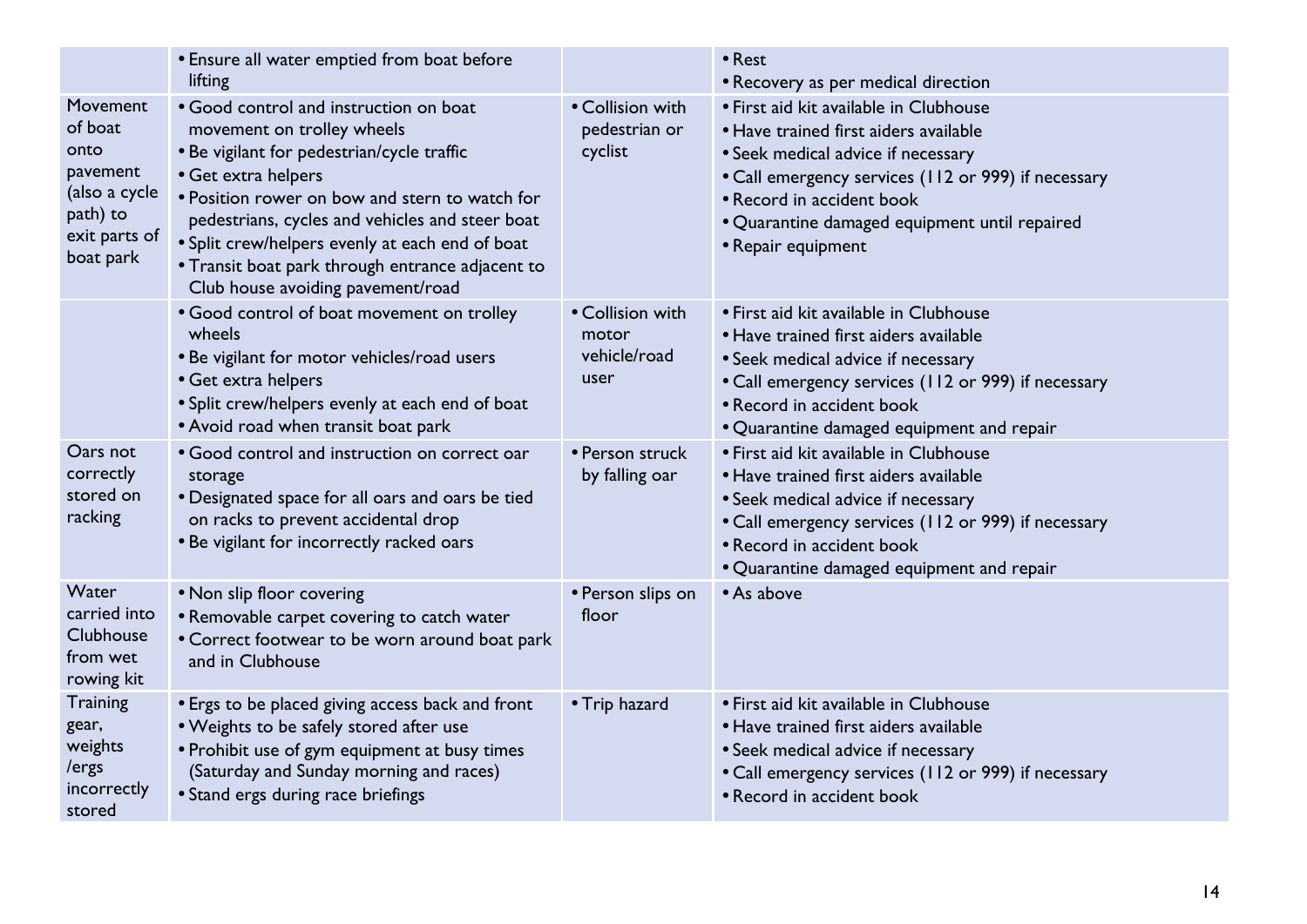## Hazards associated with faulty, incorrectly set and poorly maintained equipment

| Hazard                                      | <b>Barriers</b>                                                                                                                                                                                                                                                     | <b>Hazardous</b><br><b>Events</b>                                  | Controls                                                                                                                                                                                                                                                                                                                                                                                      |
|---------------------------------------------|---------------------------------------------------------------------------------------------------------------------------------------------------------------------------------------------------------------------------------------------------------------------|--------------------------------------------------------------------|-----------------------------------------------------------------------------------------------------------------------------------------------------------------------------------------------------------------------------------------------------------------------------------------------------------------------------------------------------------------------------------------------|
| Incorrect<br>stretcher<br>placement         | • Check adjustments<br>• Coach rowers to check                                                                                                                                                                                                                      | • Capsize due to<br>hands going past<br>chest                      | • Mandatory safety equipment<br>• Always stay with boat until rescue occurs<br>. Rescue crew with launch and tow boat (if safe to do so)<br>• Training in capsize recovery/man overboard recovery<br>. Use lifejacket and if necessary VHF radio for help and/or deploy<br>flares                                                                                                             |
|                                             | • Check adjustments<br>• Coach rowers to check                                                                                                                                                                                                                      | • MSDs and<br>strains                                              | • First aid<br>• Rest<br>• Seek medical advice if necessary<br>• Recovery as directed                                                                                                                                                                                                                                                                                                         |
| Incorrect<br>gearing                        | • Check adjustments<br>• Coach rowers to check                                                                                                                                                                                                                      | • MSDs and<br>strains                                              | • First aid<br>• Rest<br>• Seek medical advice if necessary<br>• Recovery as directed                                                                                                                                                                                                                                                                                                         |
| Gate not<br>fastened                        | • Check equipment before launching<br>• Coach rowers to check equipment before<br>launching                                                                                                                                                                         | • Capsize due to<br>lost oar                                       | • Mandatory safety equipment<br>• Always stay with boat until rescue occurs<br>• Rescue crew with launch and tow boat (if safe to do so)<br>• Training in capsize recovery/man overboard recovery<br>. Use lifejacket and if necessary radio for help and/or deploy flares                                                                                                                    |
| Faulty/<br>forgotten<br>rudder              | • Check equipment before launching - ensure<br>rudder fitted where required<br>• Coach rowers to check equipment before<br>launching<br>• Use an oar to steer if rudder fails or breaks but<br>boat otherwise still operational and no other<br>hazard has occurred | • Collision                                                        | • Always stay with boat until rescue occurs unless unsafe to do so<br>• Rescue crew using launch and tow boat to safety (assuming safe<br>to do so)<br>• Have trained first aiders available<br>• First aid kits available in Clubhouse and on Club launches<br>• Train rowers what to do if collision occurs such that returning<br>to landing point not possible - radio for help using VHF |
| Heel<br>restraint<br>broken or<br>too loose | • Check equipment before launching<br>• Coach rowers to check equipment before<br>launching<br>• Do not use boat until fixed                                                                                                                                        | • May be trapped<br>in capsized boat<br>by feet caught in<br>shoes | • Teach capsize recovery<br>• Rescue with launch or another rowing boat<br>• Have trained first aiders available<br>• First aid kits available in Clubhouse and on Club launches                                                                                                                                                                                                              |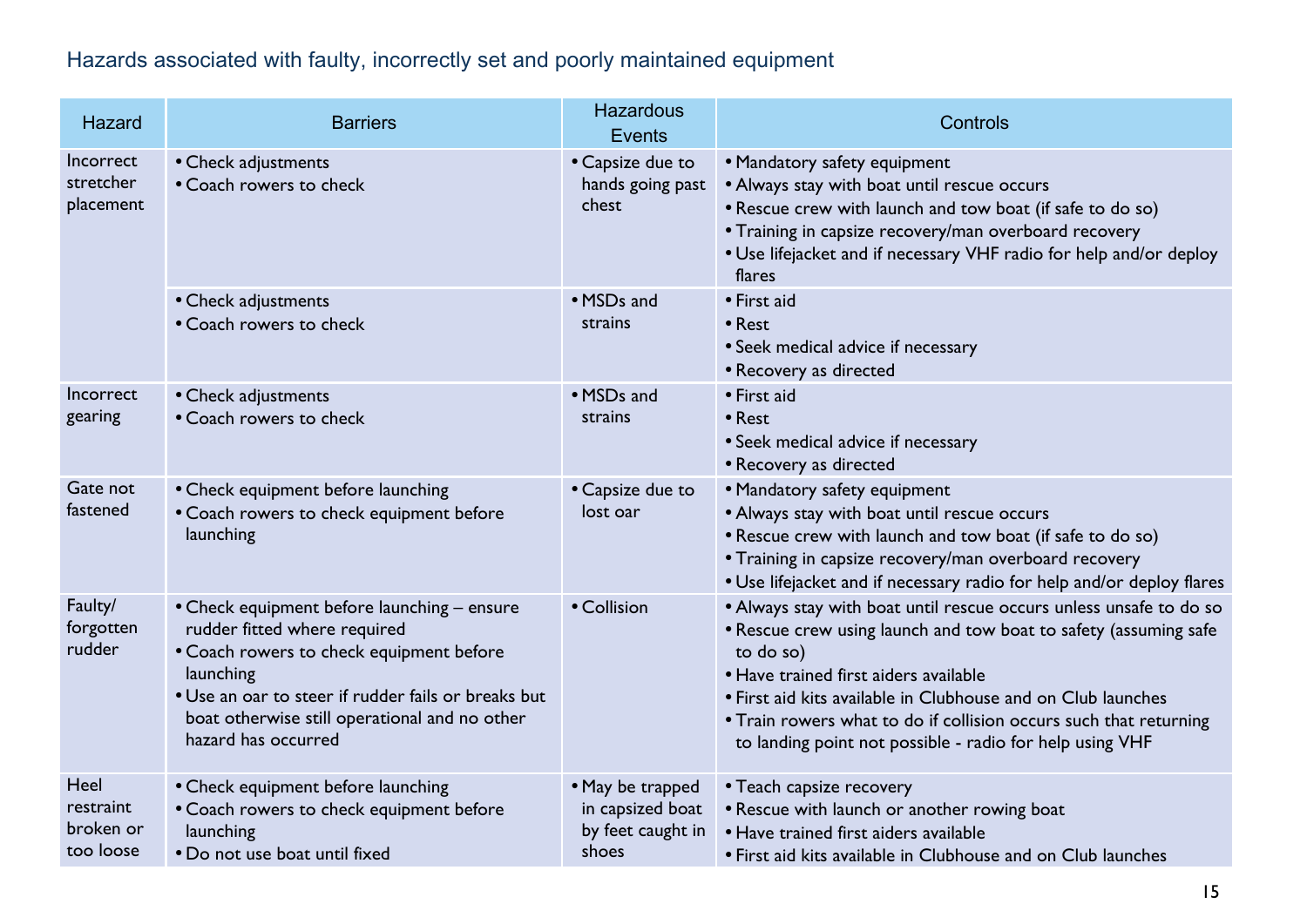|                                                         | • Request repair or adjustment by Club<br>• Quarantine equipment                                                                                                                                                                                                                                                  |                                                     |                                                                                                                                                                                                                                                                                                                                                                                                                                                                                           |
|---------------------------------------------------------|-------------------------------------------------------------------------------------------------------------------------------------------------------------------------------------------------------------------------------------------------------------------------------------------------------------------|-----------------------------------------------------|-------------------------------------------------------------------------------------------------------------------------------------------------------------------------------------------------------------------------------------------------------------------------------------------------------------------------------------------------------------------------------------------------------------------------------------------------------------------------------------------|
| Seats,<br>shoes or<br>footplates<br>broken              | • Check equipment before launching<br>• Coach rowers to check equipment before<br>launching<br>• Do not use boat until fixed<br>• Request repair or adjustment by Club<br>• Quarantine equipment                                                                                                                  | • May struggle to<br>return safely to<br>Club house | • Rescue crew using launch and tow boat to safety (assuming safe<br>to do so)<br>• Seek nearest safe landing point, which may be the beach rather<br>than returning to the harbour, notify Coast Guard via telephone<br>or VHF radio<br>• Quarantine damaged equipment<br>• Repair equipment                                                                                                                                                                                              |
| Damaged<br>hull                                         | • Quarantine all damaged equipment and clearly<br>mark<br>• Report damage if club boat – repair damage if<br>private<br>• Add buoyancy bags if necessary                                                                                                                                                          | • Boat swamping,<br>capsize or<br>sinking           | • Rescue crew using launch and tow boat to safety (assuming safe<br>to do so)<br>• Seek nearest safe landing point, which may be the beach rather<br>than returning to the harbour, notify Coast Guard via telephone<br>or VHF radio<br>• Quarantine damaged equipment<br>• Repair equipment                                                                                                                                                                                              |
| Loss of<br>steering<br>$(4x+$ only)<br>during<br>outing | • Check equipment before launching<br>• Coach rowers to check equipment before<br>launching<br>• Use an oar to steer if rudder fails or breaks but<br>boat otherwise still operational and no other<br>hazard has occurred<br>• Do not use boat until fixed<br>• Request repair by Club<br>• Quarantine equipment | • Unable to<br>return to Club<br>house              | . Rescue crew using launch and tow boat to safety (assuming safe<br>to do so)<br>• Seek nearest safe landing point, which may be the beach rather<br>than returning to the harbour, notify Coast Guard via telephone<br>or VHF radio<br>• Quarantine damaged equipment<br>• Repair equipment                                                                                                                                                                                              |
|                                                         | • Check equipment before launching<br>• Coach rowers to check equipment before<br>launching<br>· Use an oar to steer if rudder fails or breaks but<br>boat otherwise still operational and no other<br>hazard has occurred<br>• Do not use boat until fixed<br>• Request repair by Club<br>• Quarantine equipment | • Collision                                         | • Rescue crew using launch and tow boat to safety (assuming safe<br>to do so)<br>• Seek nearest safe landing point, which may be the beach rather<br>than returning to the harbour, notify Coast Guard via telephone<br>or VHF radio<br>• Quarantine damaged equipment<br>• Repair equipment<br>• First aid if any injuries, including seeking medical assistance if<br>required<br>• Have trained first aiders available<br>• First aid kits available in Clubhouse and on Club launches |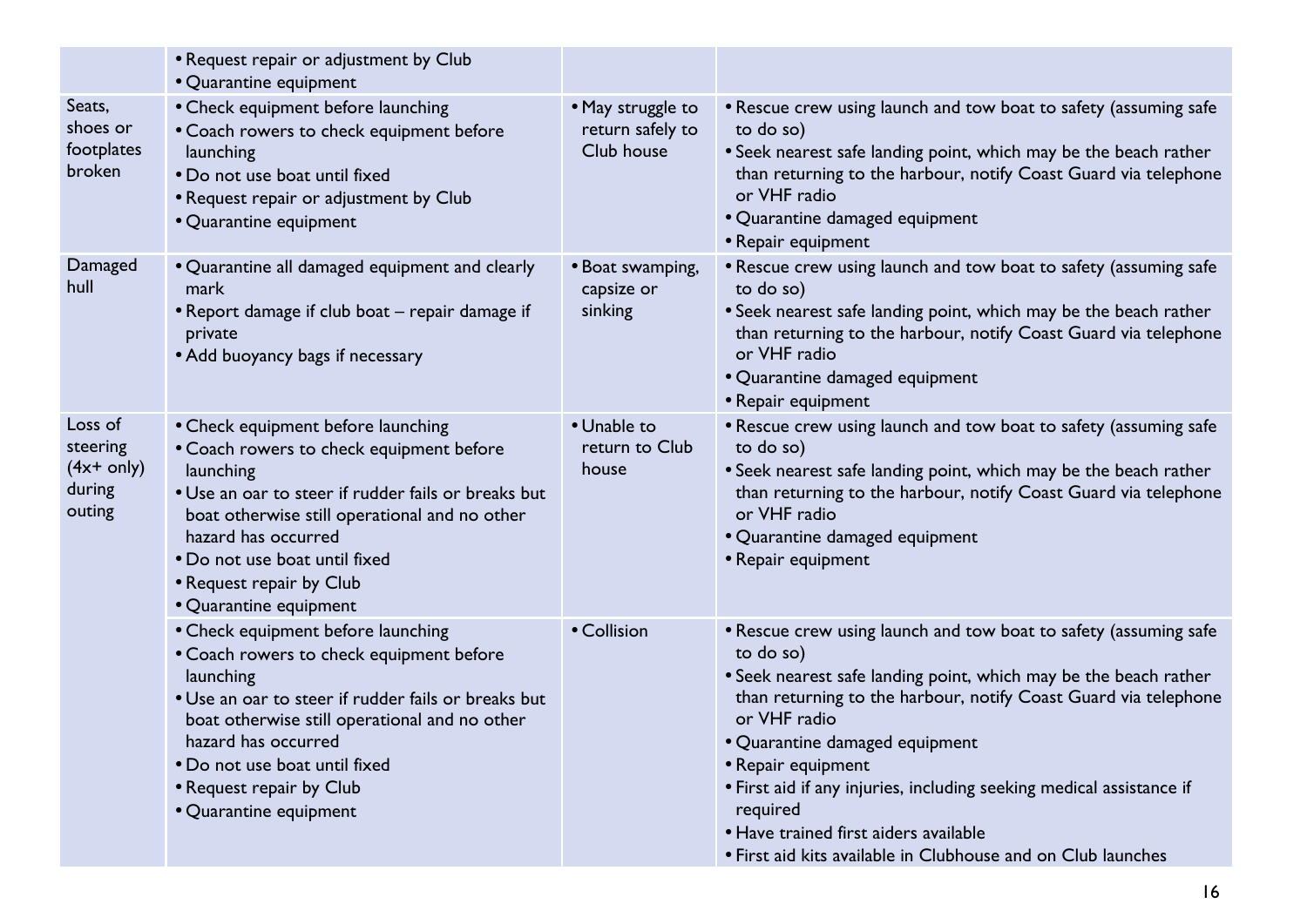| Hatch<br>covers | • Ensure all hatch covers in place and correctly<br>fitted before outing | • Boat may sink if<br>swamped | • Rescue crew using launch and tow boat to safety (assuming safe<br>to do so)                                                       |
|-----------------|--------------------------------------------------------------------------|-------------------------------|-------------------------------------------------------------------------------------------------------------------------------------|
| missing         | • Do not go afloat with missing hatch covers                             |                               | • Seek nearest safe landing point, which may be the beach rather<br>than returning to the harbour, notify Coast Guard via telephone |
|                 | • Do not use boat until fixed<br>• Request repair by Club                |                               | or VHF radio                                                                                                                        |
|                 | • Quarantine equipment                                                   |                               | • Quarantine damaged equipment                                                                                                      |
|                 |                                                                          |                               | • Repair equipment                                                                                                                  |
|                 |                                                                          |                               | • First aid if any injuries, including seeking medical assistance if<br>required                                                    |
|                 |                                                                          |                               | • Have trained first aiders available                                                                                               |
|                 |                                                                          |                               | • First aid kits available in Clubhouse and on Club launches                                                                        |
|                 |                                                                          |                               | . Multiple boat buoyancy tanks within hull.                                                                                         |

**MSD = Musculoskeletal Disorders**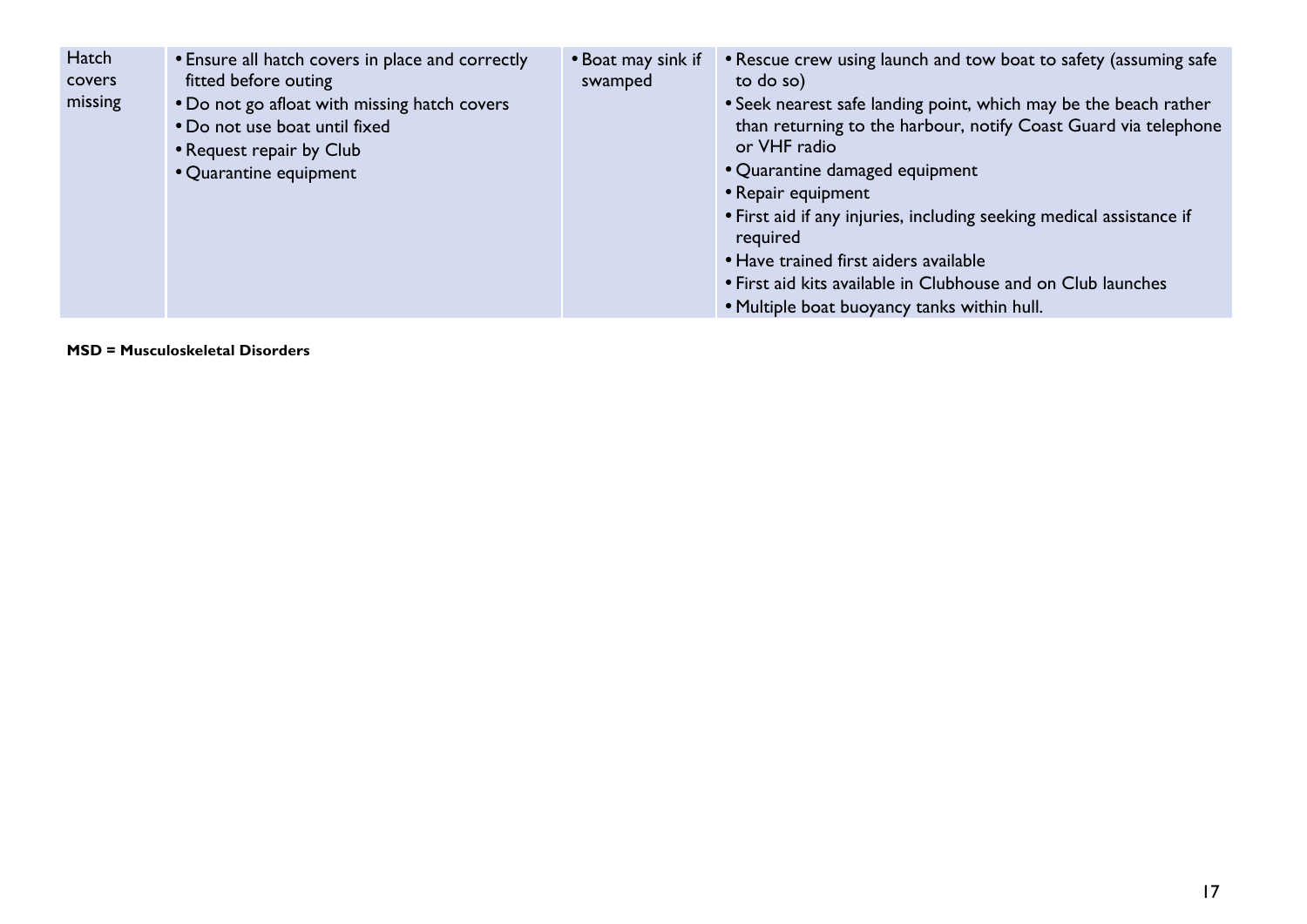## Hazards associated with pre-existing health conditions or low level of fitness

| Hazard                                            | <b>Barriers</b>                                                                                                                                                                                  | <b>Hazardous</b><br>Events              | Controls                                                                                                                                                                                                                                                                                 |
|---------------------------------------------------|--------------------------------------------------------------------------------------------------------------------------------------------------------------------------------------------------|-----------------------------------------|------------------------------------------------------------------------------------------------------------------------------------------------------------------------------------------------------------------------------------------------------------------------------------------|
| <b>Rowers</b><br>with low<br>levels of<br>fitness | · Discuss fitness levels with all rowers before<br>commencement of outing and amend plan as<br>required<br>• Understand fitness capabilities and work within<br>them<br>· Improve fitness levels | • Collapse or<br>illness                | • First aid treatment<br>• Have trained first aiders available<br>• First aid kits available in Clubhouse and on Club launches<br>• Seek medical attention                                                                                                                               |
| Pre-existing<br>health<br>conditions              | • Ensure that relevant people know of the<br>condition so that appropriate action can be<br>taken to prevent an incident                                                                         | • Medical incident<br>afloat or on land | . Bring casualty ashore or call for immediate support using VHF<br>radio<br>• First aid treatment including casualty taking their own<br>medication<br>• Have trained first aiders available<br>• First aid kits available in Clubhouse and on Club launches<br>• Seek medical attention |
| Individual<br>with<br>asthma                      | • Ensure inhaler carried and used when necessary<br>• Take extra care if person in 1x or 2x                                                                                                      | • Asthmatic<br>incident afloat          | . Bring casualty ashore or call for immediate support using VHF<br>radio<br>• First aid treatment including casualty taking their own<br>medication<br>• Seek medical attention                                                                                                          |
|                                                   | · Ensure inhaler carried and used when necessary                                                                                                                                                 | • Asthmatic<br>incident on land         | • First aid treatment including casualty taking their own<br>medication<br>• Seek medical attention                                                                                                                                                                                      |
| Individual<br>with<br>diabetes                    | • Ensure that appropriate food and medicines (if<br>necessary) are carried<br>• Take extra care if person in 1x or 2x                                                                            | • Diabetic<br>incident afloat           | . Bring casualty ashore or call for immediate support using VHF<br>radio<br>• First aid treatment including casualty taking their own<br>medication<br>• Seek medical attention                                                                                                          |
|                                                   | • Ensure that appropriate food and medicines (if<br>necessary) are carried                                                                                                                       | • Diabetic<br>incident on land          | • First aid treatment including casualty taking their own<br>medication<br>• Seek medical attention                                                                                                                                                                                      |
| Individual<br>with other                          | • Use appropriate items                                                                                                                                                                          | • Incident afloat                       | . Bring casualty ashore or call for immediate support using VHF<br>radio                                                                                                                                                                                                                 |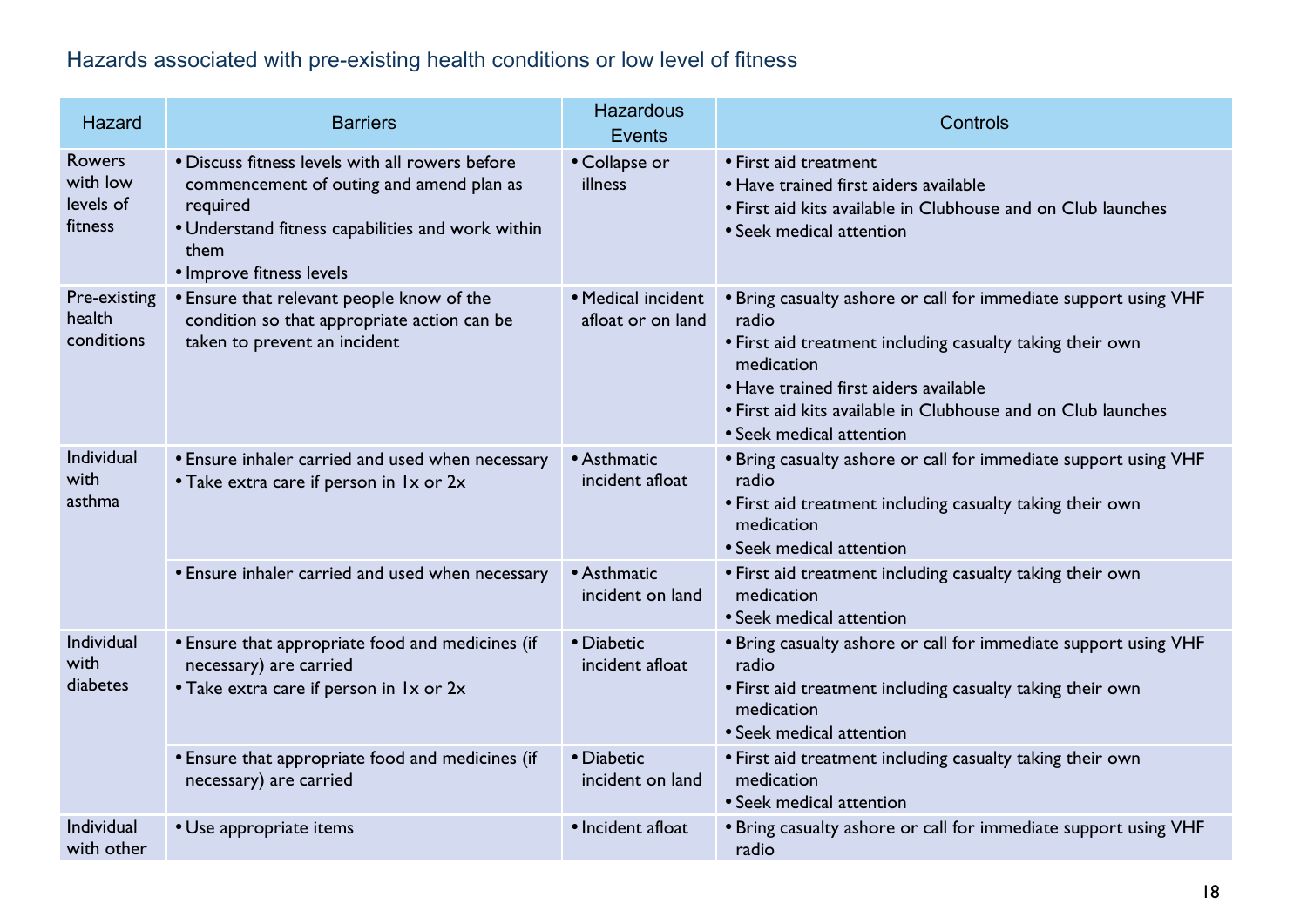| known<br>disorder or<br>condition |                                                                                   |                                      | • First aid treatment including casualty taking their own<br>medication<br>• Seek medical attention |
|-----------------------------------|-----------------------------------------------------------------------------------|--------------------------------------|-----------------------------------------------------------------------------------------------------|
|                                   | • Use appropriate items                                                           | • Incident on land                   | • First aid treatment including casualty taking their own<br>medication<br>• Seek medical attention |
| Flu/cold/<br>viral<br>infection   | . Discourage rowers from taking exercise, on<br>land or afloat, when they are ill | • Disease may<br>spread or<br>worsen | • Seek medical attention                                                                            |